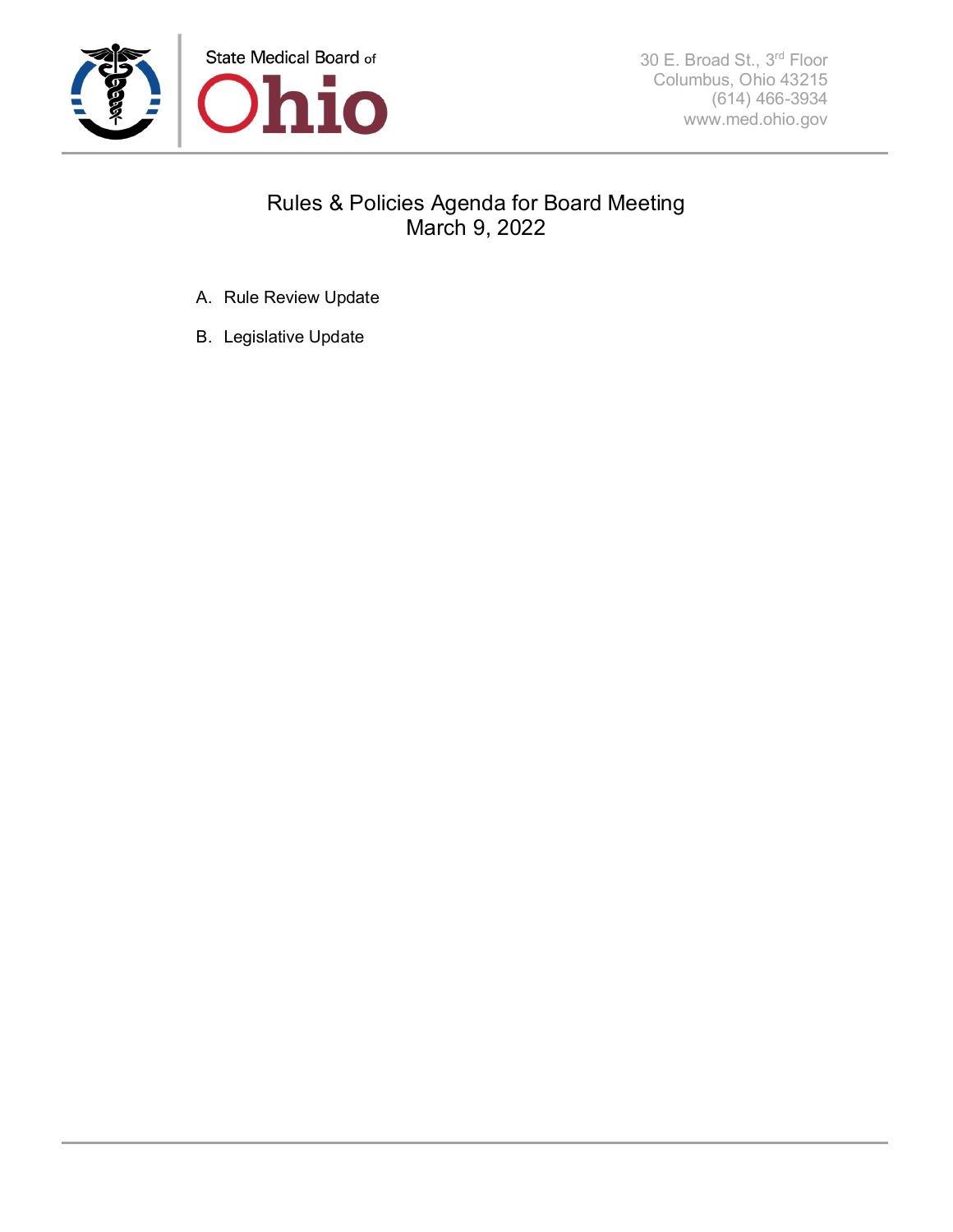

### **MEMORANDUM**

| TO:   | Betty Montgomery, President<br>Members, State Medical Board of Ohio |
|-------|---------------------------------------------------------------------|
| FROM: | Kimberly C. Anderson, Chief Legal Counsel                           |
| RE:   | <b>Rule Review Update</b>                                           |
| DATE: | February 25, 2022                                                   |

Attached please find the Rule Schedule and Spreadsheet for March 2022.

**Requested Action**: No action requested.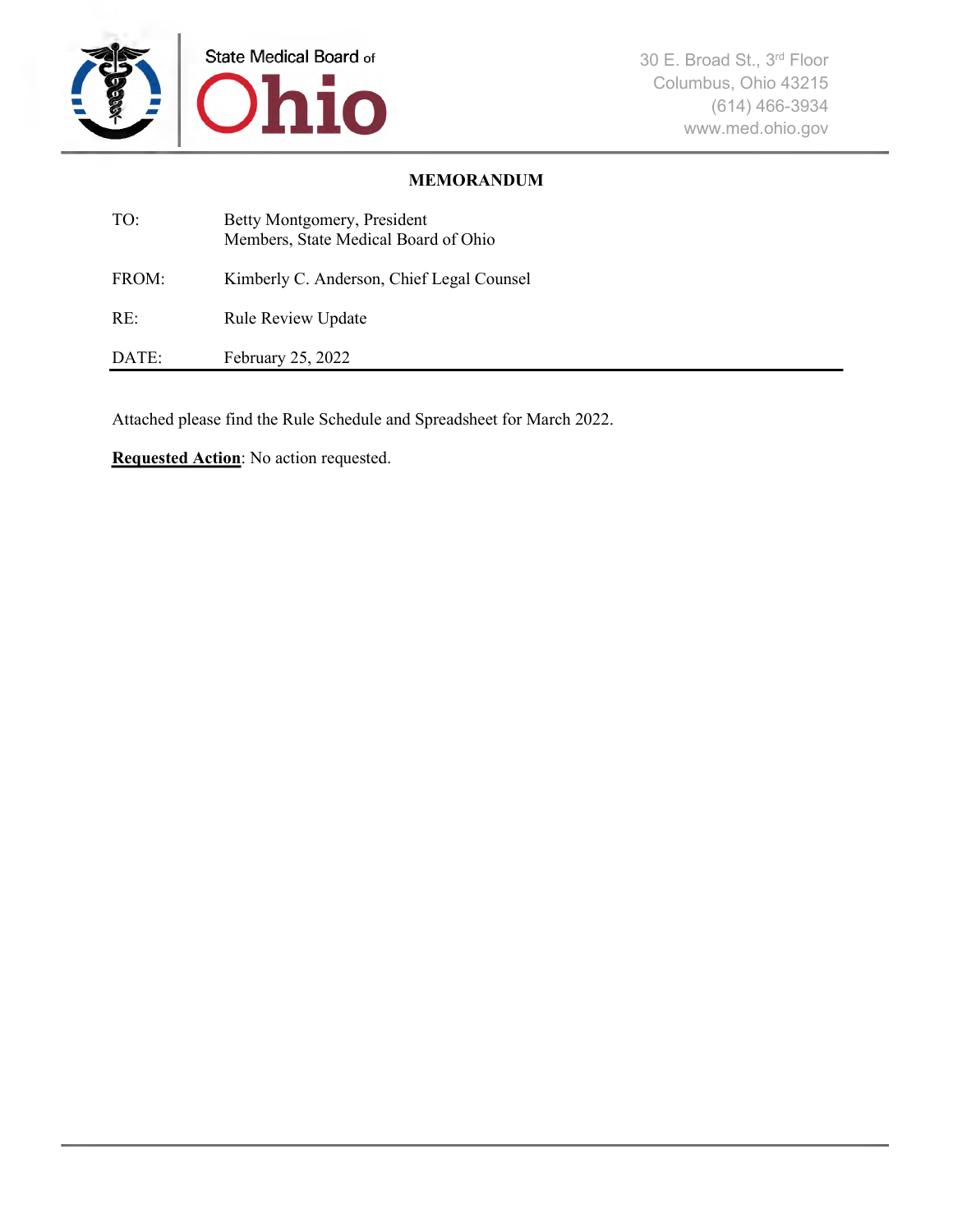# **Legal Dept. Rules Schedule**

As of February 25, 2022

#### **RULES TO MARCH BOARD MEETING**

#### **For Final Adoption**

None

#### **Filed with JCARR**

4731-38-01

#### **Initial Circulation-Comment Period ends March 1,**

| 2022       |            |              |
|------------|------------|--------------|
| 4731-11-09 | 4731-37-01 |              |
| 4731-11-03 | 4731-11-04 | 4731-11-04.1 |

#### **Review Comments and Approve Filing with CSI**

| 4731-1-01 | 4731-1-02 | 4731-1-03 |
|-----------|-----------|-----------|
| 4731-1-04 | 4731-1-05 | 4731-1-07 |
| 4731-1-08 | 4731-1-09 | 4731-1-10 |
| 4731-1-11 | 4731-1-12 | 4731-1-15 |
| 4731-1-16 | 4731-1-17 | 4731-1-18 |
| 4731-1-19 |           |           |
|           |           |           |

**4**731-18-01 4731-18-02

4731-18-03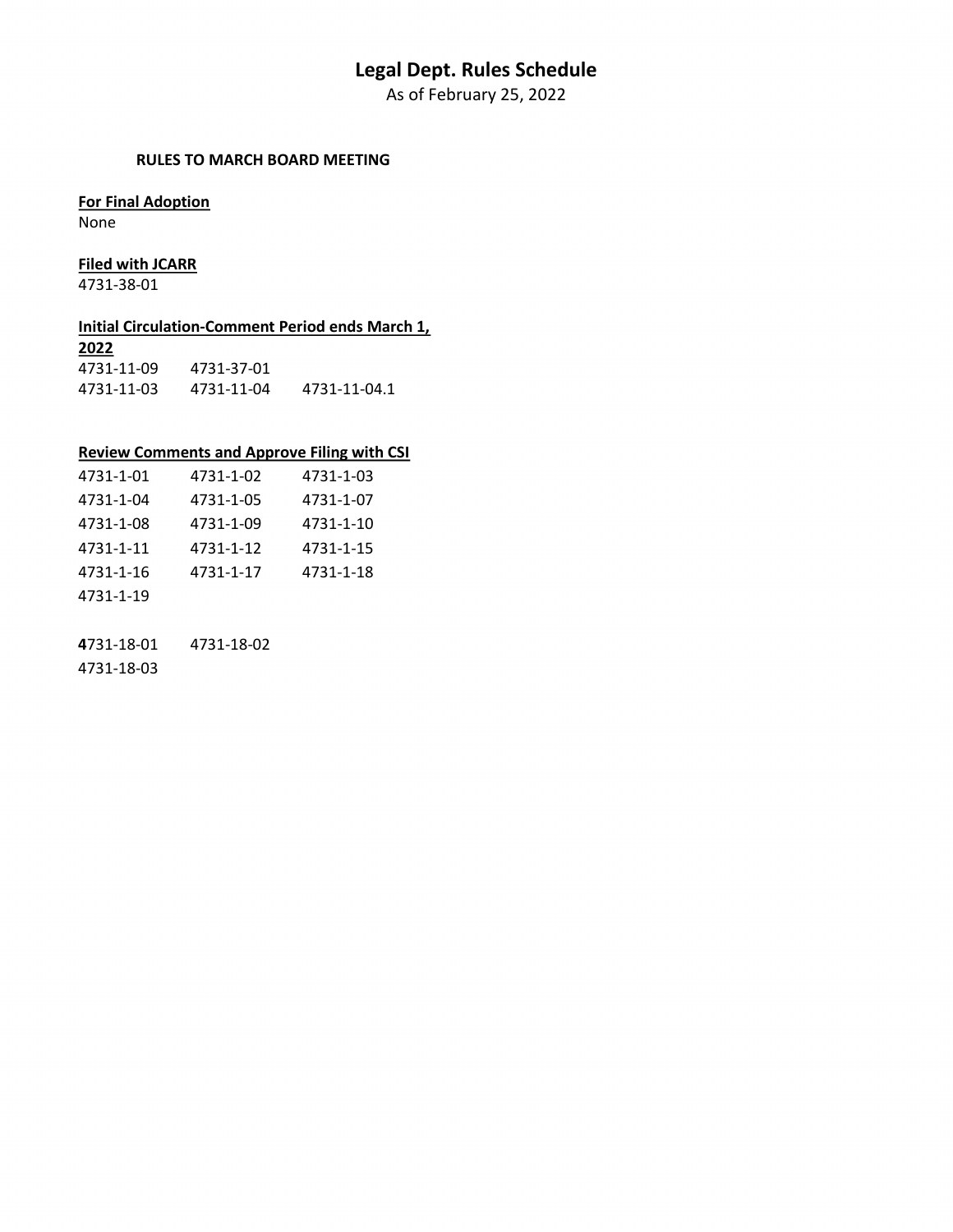| <b>Rule Number</b> | <b>Rule Description</b>                                                            | Sent for<br>Initial<br><b>Comment</b> | <b>Board</b><br><b>Approval</b><br>to File with<br><b>CSI</b> | <b>CSI filing</b> | <b>CSI recom-</b><br>mendation | <b>ICARR filing</b> | <b>Rules</b><br><b>Hearing</b> | <b>JCARR</b><br><b>Hearing</b> | <b>Board</b><br><b>Adoption</b> | <b>New</b><br><b>Effective</b><br><b>Date</b> | <b>Current</b><br><b>Review</b><br><b>Date</b> |
|--------------------|------------------------------------------------------------------------------------|---------------------------------------|---------------------------------------------------------------|-------------------|--------------------------------|---------------------|--------------------------------|--------------------------------|---------------------------------|-----------------------------------------------|------------------------------------------------|
|                    |                                                                                    |                                       |                                                               |                   |                                |                     |                                |                                |                                 |                                               |                                                |
| 4730-1-01          | Regulation of Physician Assistants - Definitions                                   |                                       | 06/12/19                                                      | 07/16/19          | 11/07/19                       | 06/18/20 rule       | No change                      |                                |                                 | 09/16/20                                      | 06/18/25                                       |
| 4730-1-05          | Quality Assurance System                                                           |                                       | 06/12/19                                                      | 07/16/19          | 11/07/19                       | 06/19/20 rule       | No change                      |                                |                                 | 09/17/20                                      | 06/19/25                                       |
| 4730-1-06          | Licensure as a physician assistant                                                 | 03/22/19                              | 06/12/19                                                      | 12/04/19          |                                | 06/18/20            | 07/23/20                       | 08/17/20                       | 09/09/20                        | 12/31/20                                      | 09/30/23                                       |
| 4730-1-07          | Miscellaneous Provisions                                                           | 02/12/22                              |                                                               |                   |                                |                     |                                |                                |                                 | 12/31/21                                      | 09/30/23                                       |
| 4730-2-01          | Physician Delegated Prescriptive Authority -<br>Definitions                        |                                       | 06/12/19                                                      | 07/16/19          | 11/07/19                       | 06/18/20 rule       | No change                      |                                |                                 | 09/18/20                                      | 06/18/25                                       |
| 4730-2-04          | Period of on-site supervision of physician-<br>delegated prescriptive authority    |                                       | 06/12/19                                                      | 07/16/19          | 11/07/19                       | 06/18/20            | 07/23/20                       | 08/17/20                       | 09/09/20                        | 09/30/20                                      | 11/15/23                                       |
| 4730-2-05          | Addition of valid prescriber number after<br>initial licensure                     |                                       | 06/12/19                                                      | 07/16/19          | 11/07/19                       | 06/18/20            | 07/23/20                       | 08/17/20                       | 09/09/20                        | 09/30/20                                      | 09/30/23                                       |
| 4730-2-07          | Standards for Prescribing                                                          | 2/12/822                              |                                                               |                   |                                |                     |                                |                                |                                 | 12/31/21                                      | 09/30/25                                       |
| 4730-2-10          | Standards and Procedures for use of OARRS                                          |                                       | 06/12/19                                                      | 07/16/19          | 11/07/19                       | 06/18/20            | 07/23/20                       | 08/17/20                       | 09/09/20                        | 09/30/20                                      | 09/30/23                                       |
| 4730-4-01          | Definitions                                                                        | 05/09/19                              |                                                               | 11/15/19          | 05/20/20                       | 06/18/20            | 07/23/20                       | 08/17/20                       | 10/14/20                        | 10/31/20                                      | 04/30/24                                       |
| 4730-4-02          | Standards and procedures for withdrawal<br>management for drug or alcohol addition | 05/09/19                              |                                                               | 11/15/19          | 05/20/20                       | 06/18/20            | 07/23/20                       | 08/17/20                       | 10/14/20                        | 10/31/20                                      | 10/31/25                                       |
| 4730-4-03          | Office Based Treatment for Opioid addiction                                        |                                       |                                                               |                   |                                |                     |                                |                                |                                 | 04/30/19                                      | 04/30/24                                       |
| 4730-4-04          | Medication assisted treatment using<br>naltrexone                                  |                                       |                                                               |                   |                                |                     |                                |                                |                                 | 04/30/19                                      | 04/30/24                                       |
| 4730-5-01          |                                                                                    |                                       |                                                               |                   |                                |                     |                                |                                |                                 |                                               |                                                |
| 4730-5-02          |                                                                                    |                                       |                                                               |                   |                                |                     |                                |                                |                                 |                                               |                                                |
| 4731-1-01          | Limited Practitioners - Definition of Terms                                        | 06/17/21                              |                                                               |                   |                                |                     |                                |                                |                                 | 03/30/20                                      | 03/30/25                                       |
| 4731-1-02          | Application of Rules Governing Limited<br>Branches of Medicine or Surgery          | 06/17/21                              |                                                               |                   |                                |                     |                                |                                |                                 | 07/31/19                                      | 07/31/24                                       |
| 4731-1-03          | <b>General Prohibitions</b>                                                        | 06/17/21                              |                                                               |                   |                                |                     |                                |                                |                                 |                                               | 08/31/23                                       |
| 4731-1-04          | Scope of Practice: Mechanotherapy                                                  | 06/17/21                              |                                                               |                   |                                |                     |                                |                                |                                 | 12/31/18                                      | 12/31/23                                       |
| 4731-1-05          | Scope of Practice: Massage Therapy                                                 | 06/17/21                              |                                                               |                   |                                |                     |                                |                                |                                 | 11/05/19                                      | 11/05/24                                       |
| 4731-1-06          | Scope of Practice: Naprapathy                                                      |                                       |                                                               |                   |                                |                     |                                |                                |                                 | 08/31/18                                      | 08/31/23                                       |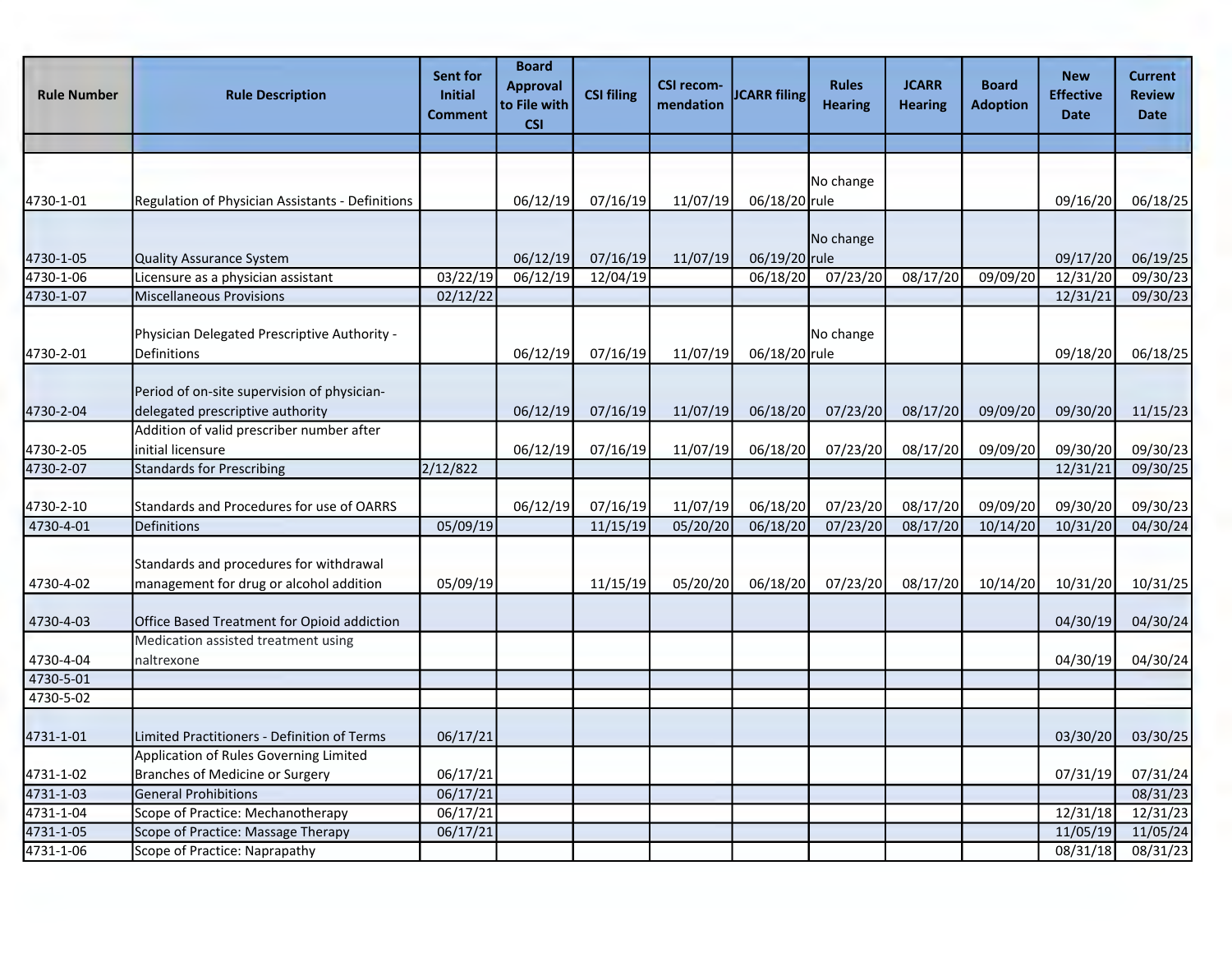| <b>Rule Number</b> | <b>Rule Description</b>                                                                                             | Sent for<br><b>Initial</b><br><b>Comment</b> | <b>Board</b><br><b>Approval</b><br>to File with<br><b>CSI</b> | <b>CSI filing</b> | <b>CSI recom-</b><br>mendation | <b>JCARR filing</b> | <b>Rules</b><br><b>Hearing</b> | <b>JCARR</b><br><b>Hearing</b> | <b>Board</b><br><b>Adoption</b> | <b>New</b><br><b>Effective</b><br><b>Date</b> | Current<br><b>Review</b><br><b>Date</b> |
|--------------------|---------------------------------------------------------------------------------------------------------------------|----------------------------------------------|---------------------------------------------------------------|-------------------|--------------------------------|---------------------|--------------------------------|--------------------------------|---------------------------------|-----------------------------------------------|-----------------------------------------|
|                    | Eligibility of Electrologists Licensed by the Ohio<br>State Board of Cosmetology to Obtain                          |                                              |                                                               |                   |                                |                     |                                |                                |                                 |                                               |                                         |
| 4731-1-07          | Licensure as Cosmetic Therapists Pursuant to<br>Chapter 4731 ORC and Subsequent Limitations                         | 06/17/21                                     |                                                               |                   |                                |                     |                                |                                |                                 | 12/31/18                                      | 12/31/23                                |
|                    | Continuing Cosmetic Therapy Education<br>Requirements for Registration or<br>Reinstatement of a License to Practice |                                              |                                                               |                   |                                |                     |                                |                                |                                 |                                               |                                         |
| 4731-1-08          | Cosmetic Therapy                                                                                                    | 06/17/21                                     |                                                               |                   |                                |                     |                                |                                |                                 | 09/30/19                                      | 09/30/24                                |
| 4731-1-09          | Cosmetic Therapy Curriculum Requirements                                                                            | 06/17/21                                     |                                                               |                   |                                |                     |                                |                                |                                 |                                               | 08/31/23                                |
| 4731-1-10          | <b>Distance Education</b>                                                                                           | 06/17/21                                     |                                                               |                   |                                |                     |                                |                                |                                 | 01/31/19                                      | 01/31/24                                |
| 4731-1-11          | Application and Certification for certificate to<br>practice cosmetic therapy                                       | 06/17/21                                     |                                                               |                   |                                |                     |                                |                                |                                 | 03/30/20                                      | 03/30/25                                |
| 4731-1-12          | Examination                                                                                                         |                                              |                                                               |                   |                                |                     |                                |                                |                                 | 11/30/16                                      | 11/30/21                                |
| 4731-1-15          | Determination of Standing of School, College<br>or Institution                                                      | 06/17/21                                     |                                                               |                   |                                |                     |                                |                                |                                 | 12/31/18                                      | 12/31/23                                |
| 4731-1-16          | Massage Therapy curriculum rule (Five year<br>review)                                                               | 06/17/21                                     |                                                               |                   |                                |                     |                                |                                |                                 | 01/31/19                                      | 11/30/21                                |
| $4731 - 1 - 17$    | <b>Instructional Staff</b>                                                                                          | 06/17/21                                     |                                                               |                   |                                |                     |                                |                                |                                 | 05/31/19                                      | 05/31/24                                |
|                    | Grounds for Suspension, Revocation or Denial<br>of Certificate of Good Standing, Hearing                            |                                              |                                                               |                   |                                |                     |                                |                                |                                 |                                               |                                         |
| 4731-1-18          | Rights                                                                                                              | 06/17/21                                     |                                                               |                   |                                |                     |                                |                                |                                 | 03/30/20                                      | 03/30/25                                |
| 4731-1-19          | Probationary Status of a limited branch school                                                                      | 06/17/21                                     |                                                               |                   |                                |                     |                                |                                |                                 | <i>03/30/20</i>                               | 03/30/25                                |
| 4731-1-24          | Massage Therapy Continuing Education                                                                                | 03/09/16                                     |                                                               | 10/26/16          | 04/24/19                       | 04/29/19            | 06/05/19                       |                                |                                 |                                               |                                         |
| 4731-2-01          | Public Notice of Rules Procedure                                                                                    |                                              |                                                               |                   |                                |                     |                                |                                |                                 | 12/07/17                                      | 12/07/22                                |
| 4731-4-01          | <b>Criminal Records Checks - Definitions</b>                                                                        |                                              |                                                               |                   |                                |                     |                                |                                |                                 | 09/30/19                                      | 09/30/24                                |
| 4731-4-02          | <b>Criminal Records Checks</b>                                                                                      |                                              |                                                               |                   |                                |                     |                                |                                |                                 | 09/30/19                                      | 09/30/24                                |
| 4731-5-01          | <b>Admission to Examinations</b>                                                                                    |                                              |                                                               |                   |                                |                     |                                |                                |                                 | 06/09/17                                      | 06/09/22                                |
| 4731-5-02          | Examination Failure; Inspection and Regrading                                                                       |                                              |                                                               |                   |                                |                     |                                |                                |                                 | 06/09/17                                      | 06/09/22                                |
| 4731-5-03          | <b>Conduct During Examinations</b>                                                                                  |                                              |                                                               |                   |                                |                     |                                |                                |                                 | 06/09/17                                      | 06/09/22                                |
| 4731-5-04          | <b>Termination of Examinations</b>                                                                                  |                                              |                                                               |                   |                                |                     |                                |                                |                                 | 06/09/17                                      | 06/09/22                                |
| 4731-6-01          | Medical or Osteopathic Licensure: Definitions                                                                       |                                              |                                                               |                   |                                |                     |                                |                                |                                 | 07/31/19                                      | 07/31/24                                |
| 4731-6-02          | Preliminary Education for Medical and<br>Osteopathic Licensure                                                      |                                              |                                                               |                   |                                |                     |                                |                                |                                 | 07/31/19                                      | 07/31/24                                |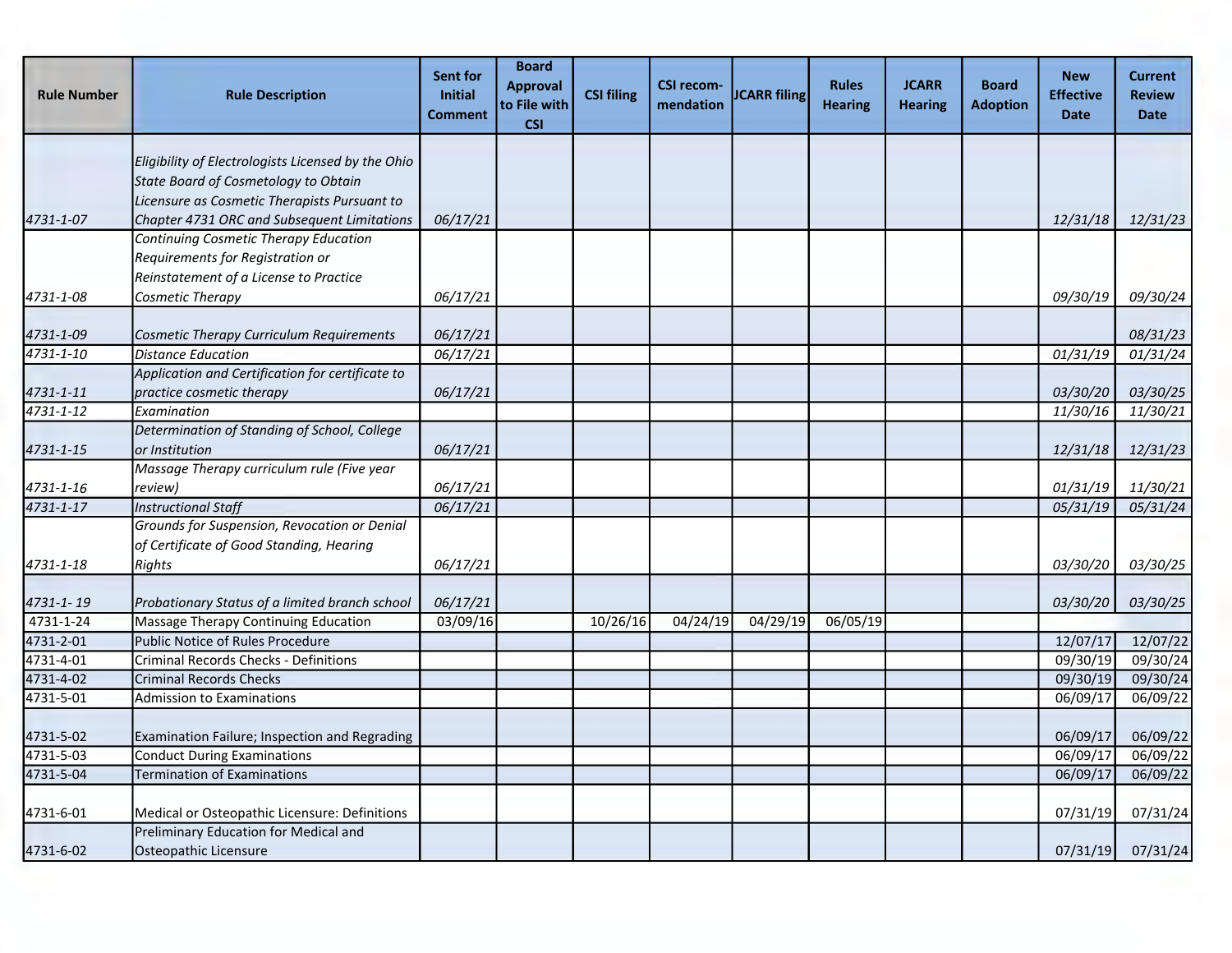| <b>Rule Number</b>      | <b>Rule Description</b>                                                                               | Sent for<br>Initial<br><b>Comment</b> | <b>Board</b><br><b>Approval</b><br>to File with<br><b>CSI</b> | <b>CSI filing</b> | <b>CSI recom-</b><br>mendation | <b>JCARR</b> filing          | <b>Rules</b><br><b>Hearing</b> | <b>JCARR</b><br><b>Hearing</b> | <b>Board</b><br><b>Adoption</b> | <b>New</b><br><b>Effective</b><br><b>Date</b> | <b>Current</b><br><b>Review</b><br><b>Date</b> |
|-------------------------|-------------------------------------------------------------------------------------------------------|---------------------------------------|---------------------------------------------------------------|-------------------|--------------------------------|------------------------------|--------------------------------|--------------------------------|---------------------------------|-----------------------------------------------|------------------------------------------------|
|                         | Demonstration of proficiency in spoken                                                                |                                       |                                                               |                   |                                |                              |                                |                                |                                 |                                               |                                                |
| 4731-6-04               | English                                                                                               |                                       |                                                               |                   |                                |                              |                                |                                |                                 | 06/09/17                                      | 06/09/22                                       |
|                         | Format of Medical and Osteopathic                                                                     |                                       |                                                               |                   |                                |                              |                                |                                |                                 |                                               |                                                |
| 4731-6-05               | Examination                                                                                           |                                       | 09/08/21                                                      | 09/24/21          | 10/27/21                       | 10/29/21                     | 12/03/21                       |                                | 01/12/22                        | 01/31/22                                      | 01/31/27                                       |
| $\overline{4731}$ -6-14 | Examination for physician licensure                                                                   | 09/03/20                              |                                                               |                   |                                |                              |                                |                                |                                 | 07/31/19                                      | 07/31/24                                       |
| 4731-6-15               | Eligibility for Licensure of National Board<br>Diplomats and Medical Council of Canada<br>Licentiates |                                       |                                                               |                   |                                |                              |                                |                                |                                 | 07/31/19                                      | 07/31/24                                       |
|                         | Application Procedures for Certificate                                                                |                                       |                                                               |                   |                                |                              |                                |                                |                                 |                                               |                                                |
| 4731-6-21               | Issuance; Investigation; Notice of Hearing<br>Rights                                                  |                                       |                                                               |                   |                                |                              |                                |                                |                                 | 07/31/19                                      | 07/31/24                                       |
| 4731-6-22               | Abandonment and Withdrawal of Medical and<br>Osteopathic Licensure Applications                       |                                       |                                                               |                   |                                |                              |                                |                                |                                 | 07/31/19                                      | 07/31/24                                       |
| 4731-6-30               | <b>Training Certificates</b>                                                                          |                                       |                                                               |                   |                                |                              |                                |                                |                                 | 07/31/19                                      | 07/31/24                                       |
| 4731-6-31               | Limited Preexamination Registration and<br>Limited Certification                                      |                                       |                                                               |                   |                                |                              |                                |                                |                                 | 07/31/19                                      | 07/31/24                                       |
| 4731-6-33               | Special Activity Certificates                                                                         |                                       |                                                               |                   |                                |                              |                                |                                |                                 | 07/31/19                                      | 07/31/24                                       |
| 4731-6-34               | Volunteer's Certificates                                                                              |                                       |                                                               |                   |                                |                              |                                |                                |                                 | 07/31/19                                      | 07/31/24                                       |
| 4731-7-01               | Method of Notice of Meetings                                                                          |                                       |                                                               |                   |                                |                              |                                |                                |                                 | 07/31/19                                      | 07/31/24                                       |
| 4731-8-01               | Personal Information Systems                                                                          | 04/29/20                              |                                                               | 10/05/20          | 11/18/20                       | 02/11/21                     |                                |                                | no change                       | 02/11/21                                      | 02/11/26                                       |
| 4731-8-02               | Definitions                                                                                           | 04/29/20                              |                                                               | 10/05/20          | 11/18/20                       | 02/11/21                     |                                |                                | no change                       | 02/11/21                                      | 02/11/26                                       |
| 4731-8-03               | Procedures for accessing confidential personal<br>information                                         | 04/29/20                              |                                                               | 10/05/20          | 11/18/20                       | 02/11/21                     |                                |                                | no change                       | 02/11/21                                      | 02/11/26                                       |
| 4731-8-04               | Valid reasons for accessing confidential<br>personal information                                      | 04/29/20                              |                                                               | 10/05/20          | 11/18/20                       | 02/11/21                     | 03/15/21                       | 03/29/21                       | 05/12/21                        | 05/31/21                                      | 05/31/26                                       |
| 4731-8-05               | <b>Confidentiality Statutes</b>                                                                       | 04/29/20                              |                                                               | 10/05/20          | 11/18/20                       | 02/11/21                     | 03/15/21                       | 03/29/21                       | 05/12/21                        | 05/31/21                                      | 05/31/26                                       |
| 4731-8-06               | Restricting & Logging access to confidential<br>personal information                                  | 04/29/20                              |                                                               | 10/05/20          | 11/18/20                       | 02/11/21                     |                                |                                | no change                       | 02/11/21                                      | 02/11/26                                       |
| 4731-9-01               | Record of Board Meetings; Recording, Filming,<br>and Photographing of Meetings                        |                                       |                                                               |                   |                                |                              |                                |                                |                                 | 09/15/19                                      | 06/17/24                                       |
|                         |                                                                                                       |                                       |                                                               |                   |                                | Revised<br>filing<br>11/3/20 |                                |                                |                                 |                                               |                                                |
| 4731-10-01              | Definitions                                                                                           | 10/25/19                              |                                                               | 05/26/20          |                                | 10/30/20                     |                                |                                | 12/04/20 12/07/20 05/12/21      | 05/31/21                                      | 05/31/26                                       |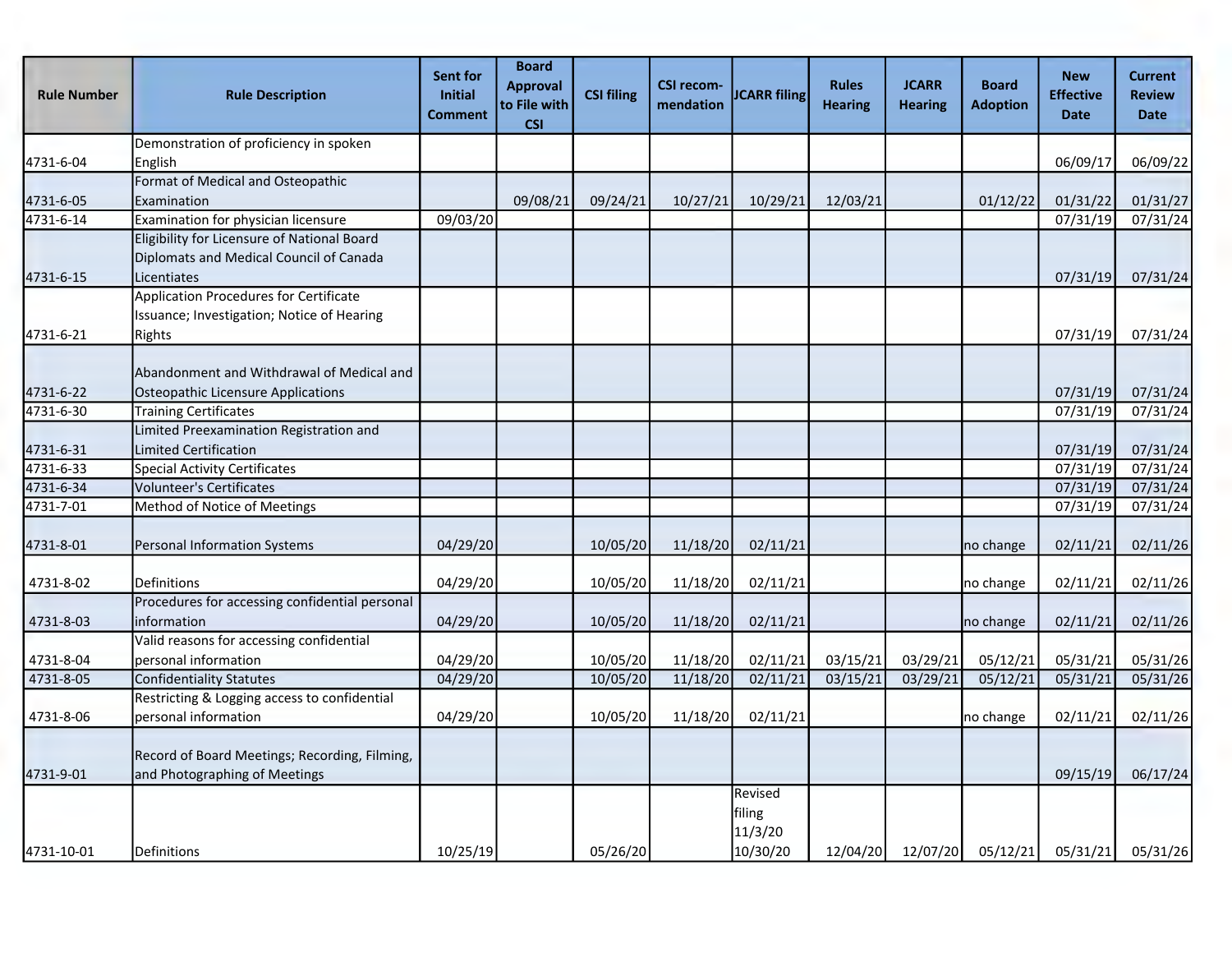| <b>Rule Number</b> | <b>Rule Description</b>                                                                           | Sent for<br>Initial<br><b>Comment</b> | <b>Board</b><br><b>Approval</b><br>to File with<br><b>CSI</b> | <b>CSI filing</b> | <b>CSI recom-</b><br>mendation | <b>JCARR filing</b>                                        | <b>Rules</b><br><b>Hearing</b> | <b>JCARR</b><br><b>Hearing</b> | <b>Board</b><br><b>Adoption</b> | <b>New</b><br><b>Effective</b><br><b>Date</b> | <b>Current</b><br><b>Review</b><br><b>Date</b> |
|--------------------|---------------------------------------------------------------------------------------------------|---------------------------------------|---------------------------------------------------------------|-------------------|--------------------------------|------------------------------------------------------------|--------------------------------|--------------------------------|---------------------------------|-----------------------------------------------|------------------------------------------------|
| 4731-10-02         | Requisite Hours of Continuing Medical<br><b>Education for License Renewal or</b><br>Reinstatement | 10/25/19                              |                                                               | 05/26/20          |                                | Revised<br>filing<br>11/3/20<br>10/30/20                   | 03/15/21                       | 03/29/21                       | 05/12/21                        | 05/31/21                                      | 05/31/26                                       |
| 4731-10-03         | <b>CME Waiver</b>                                                                                 | 10/25/19                              |                                                               | 05/26/20          |                                | Revised<br>filings<br>11/24 &<br>11/3 - orig<br>10/30/20   | 12/04/20                       | 12/07/20                       | 05/12/21                        | 05/31/21                                      | 05/31/26                                       |
| 4731-10-04         | Continuing Medical Education Requirements<br>for Restoration of a License                         | 10/25/19                              |                                                               | 05/26/20          |                                | Revised<br>filings<br>11/24 &<br>$11/3$ - orig<br>10/30/20 | 12/04/20                       | 12/07/20                       | 05/12/21                        | 05/31/21                                      | 05/31/26                                       |
| 4371-10-08         | Evidence of Continuing Medical Education                                                          | 10/25/19                              |                                                               | 05/26/20          |                                | Revised<br>filings<br>11/24 &<br>$11/3$ - orig<br>10/30/20 | 03/15/21                       | 03/29/21                       | 05/12/21                        | 05/31/21                                      | 05/31/26                                       |
| 4731-11-01         | Controlled substances; General Provisions<br>Definitions                                          | 02/12/22                              |                                                               |                   |                                |                                                            |                                |                                |                                 | 10/31/20                                      | 10/31/25                                       |
| 4731-11-02         | <b>Controlled Substances - General Provisions</b>                                                 | 07/26/19                              | 11/13/19                                                      | 10/05/20          |                                | 05/27/21                                                   |                                |                                | no change                       |                                               | 05/27/26                                       |
| 4731-11-03         | Schedule II Controlled Substance Stimulants                                                       | 07/26/19                              | 11/13/19                                                      | 10/05/20          |                                |                                                            |                                |                                |                                 | 12/31/15                                      | 12/31/20                                       |
| 4731-11-04         | Controlled Substances: Utilization for Weight<br>Reduction                                        | 07/26/19                              | 11/13/19                                                      | 10/05/20          |                                |                                                            |                                |                                |                                 | 02/29/16                                      | 02/28/21                                       |
| 4731-11-04.1       | Controlled substances: Utilization for chronic<br>weight management                               | 07/26/19                              | 11/13/19                                                      | 10/05/20          |                                |                                                            |                                |                                |                                 | 12/31/15                                      | 12/31/20                                       |
| 4731-11-07         | <b>Research Utilizing Controlled Substances</b><br>Utilizing Controlled Substances for Self and   | 07/26/19                              | 11/13/19                                                      | 10/05/20          |                                | 05/27/21                                                   |                                |                                | no change                       |                                               | 05/27/26                                       |
| 4731-11-08         | <b>Family Members</b><br>Prescribing to persons the physician has never                           | 01/25/21                              | 03/10/21                                                      | 03/18/21          | 04/23/21                       | 05/27/21                                                   |                                |                                | no change                       |                                               | 05/27/26                                       |
| 4731-11-09         | personally examined.                                                                              | 02/12/22                              |                                                               |                   |                                |                                                            |                                |                                |                                 | 03/23/17                                      | 03/23/22                                       |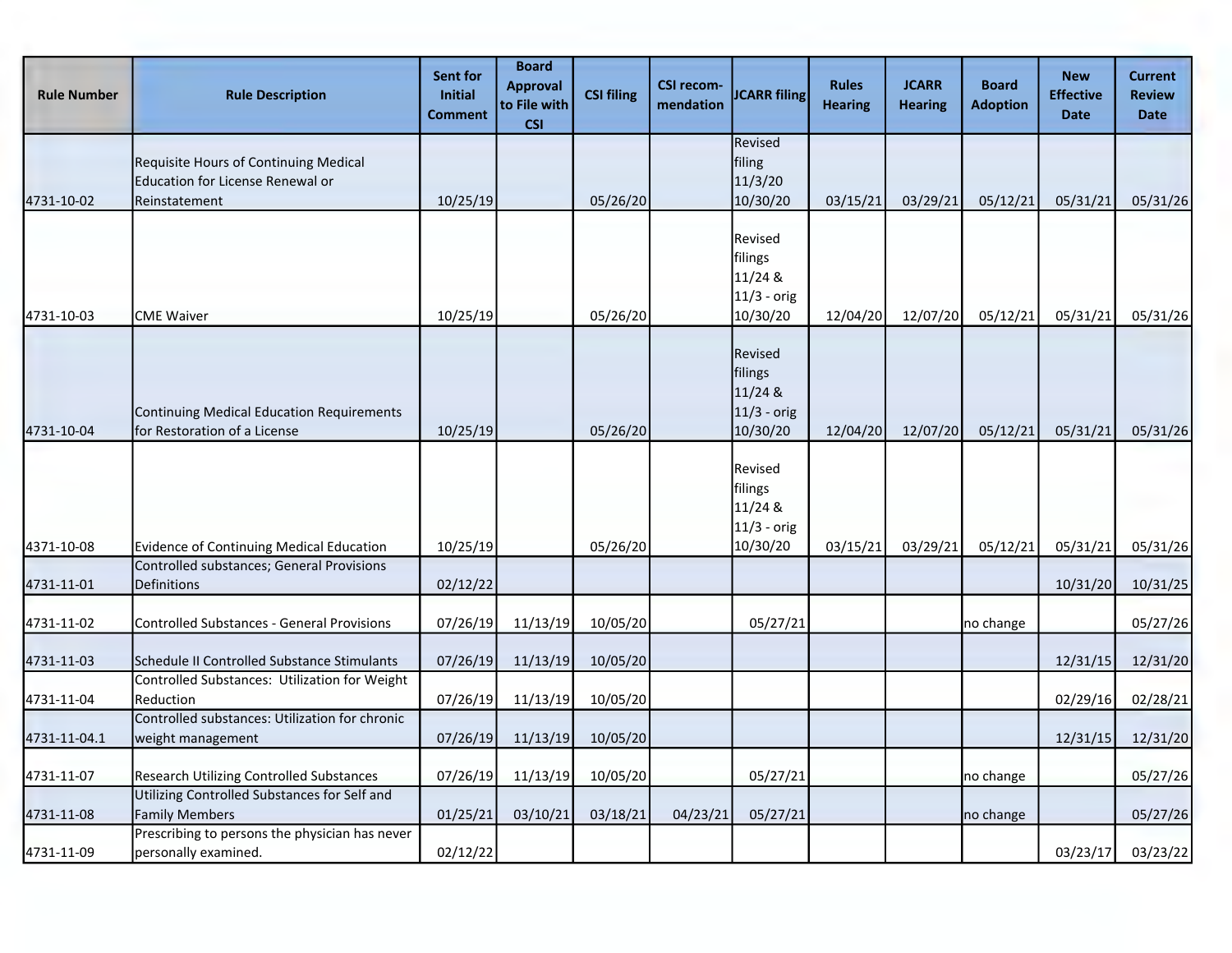| <b>Rule Number</b> | <b>Rule Description</b>                                                                                                   | Sent for<br><b>Initial</b><br><b>Comment</b> | <b>Board</b><br><b>Approval</b><br>to File with<br><b>CSI</b> | <b>CSI filing</b>           | <b>CSI recom-</b><br>mendation | <b>JCARR filing</b>                         | <b>Rules</b><br><b>Hearing</b> | <b>JCARR</b><br><b>Hearing</b> | <b>Board</b><br><b>Adoption</b> | <b>New</b><br><b>Effective</b><br><b>Date</b> | Current<br><b>Review</b><br><b>Date</b> |
|--------------------|---------------------------------------------------------------------------------------------------------------------------|----------------------------------------------|---------------------------------------------------------------|-----------------------------|--------------------------------|---------------------------------------------|--------------------------------|--------------------------------|---------------------------------|-----------------------------------------------|-----------------------------------------|
| 4731-11-11         | Standards and procedures for review of "Ohio<br>Automated Rx Reporting System" (OARRS).                                   | 07/26/19                                     | 11/13/19                                                      | 10/05/20                    |                                | 05/27/21                                    | 06/28/21                       |                                | 09/08/21                        | 09/30/21                                      | 09/30/26                                |
| 4731-11-13         | Prescribing of Opioid Analgesics for Acute Pain                                                                           |                                              |                                                               |                             |                                |                                             |                                |                                |                                 | 08/31/17                                      | 08/31/22                                |
| 4731-11-14         | Prescribing for subacute and chronic pain                                                                                 |                                              |                                                               | 3/21/19                     |                                | corrected-<br>7/16/20<br>11/14/19 6/18/2020 | 07/23/20                       | 08/17/20                       | 10/14/20                        | 10/31/20                                      | 12/23/23                                |
| 4731-12-01         | Preliminary Education for Licensure in<br>Podiatric Medicine and Surgery<br>Standing of Colleges of Podiatric Surgery and |                                              |                                                               |                             |                                |                                             |                                |                                |                                 | 06/30/17                                      | 06/30/22                                |
| 4731-12-02         | Medicine                                                                                                                  |                                              |                                                               |                             |                                |                                             |                                |                                |                                 | 06/30/17                                      | 06/30/22                                |
| 4731-12-03         | Eligibility for the Examination in Podiatric<br>Surgery and Medicine (see note below)                                     |                                              |                                                               |                             |                                |                                             |                                |                                |                                 | 04/19/17                                      | 04/19/22                                |
| 4731-12-04         | Eligibility of Licensure in Podiatric Medicine<br>and Surgery by Endorsement from Another<br>State                        |                                              |                                                               |                             |                                |                                             |                                |                                |                                 | 06/30/17                                      | 06/30/22                                |
| 4731-12-05         | Application Procedures for Licensure in<br>Podiatric Medicine and Surgery, Investigation,<br>Notice of Hearing Rights.    |                                              |                                                               |                             |                                |                                             |                                |                                |                                 | 06/30/17                                      | 06/30/22                                |
| 4731-12-06         | <b>Visiting Podiatric Faculty Certificates</b>                                                                            |                                              |                                                               |                             |                                |                                             |                                |                                |                                 | 06/30/17                                      | 06/30/22                                |
| 4731-12-07         | <b>Podiatric Training Certificates</b>                                                                                    |                                              |                                                               |                             |                                |                                             |                                |                                |                                 | 06/30/17                                      | 06/30/22                                |
| 4731-13-01         | Conduct of Hearings - Representative;<br>Appearances                                                                      | 08/26/20                                     | 10/14/20                                                      | 10/23/20                    | 04/02/21                       | 04/12/21                                    | 05/17/21                       | 06/07/21                       | 07/14/21                        | 07/31/21                                      | 07/31/26                                |
| 4731-13-02         | <b>Filing Request for Hearing</b>                                                                                         | 08/26/20                                     | 10/14/20                                                      | 10/23/20                    | 04/02/21                       |                                             | 04/12/21 No change             |                                |                                 |                                               | 04/12/26                                |
|                    |                                                                                                                           |                                              |                                                               | amended<br>filing<br>1/6/21 |                                |                                             |                                |                                |                                 |                                               |                                         |
| 4731-13-03         | <b>Authority and Duties of Hearing Examiners</b>                                                                          | 08/26/20                                     | 10/14/20 10/23/20                                             |                             | 04/02/21                       | 04/12/21                                    | 05/17/21                       | 06/07/21                       | 07/14/21                        | 07/31/21                                      | 07/31/26                                |
| 4731-13-04         | Consolidation                                                                                                             | 08/26/20                                     | 10/14/20                                                      | 10/23/20                    | 04/02/21                       |                                             | 04/12/21 no change             |                                |                                 |                                               | 04/12/26                                |
| 4731-13-05         | Intervention                                                                                                              | 08/26/20                                     | 10/14/20                                                      | 10/23/20                    | 04/02/21                       |                                             | 04/12/21 no change             |                                |                                 |                                               | 04/12/26                                |
| 4731-13-06         | Continuance of Hearing                                                                                                    | 08/26/20                                     | 10/14/20                                                      | 10/23/20                    | 04/02/21                       | 04/12/21                                    | 05/17/21                       | 06/07/21                       | 07/14/21                        | 07/31/21                                      | 07/31/26                                |
| 4731-13-07         | <b>Motions</b>                                                                                                            | 08/26/20                                     | 10/14/20                                                      | 10/23/20                    | 04/02/21                       | 04/12/21                                    | 05/17/21                       | 06/07/21                       | 07/14/21                        | 07/31/21                                      | 07/31/26                                |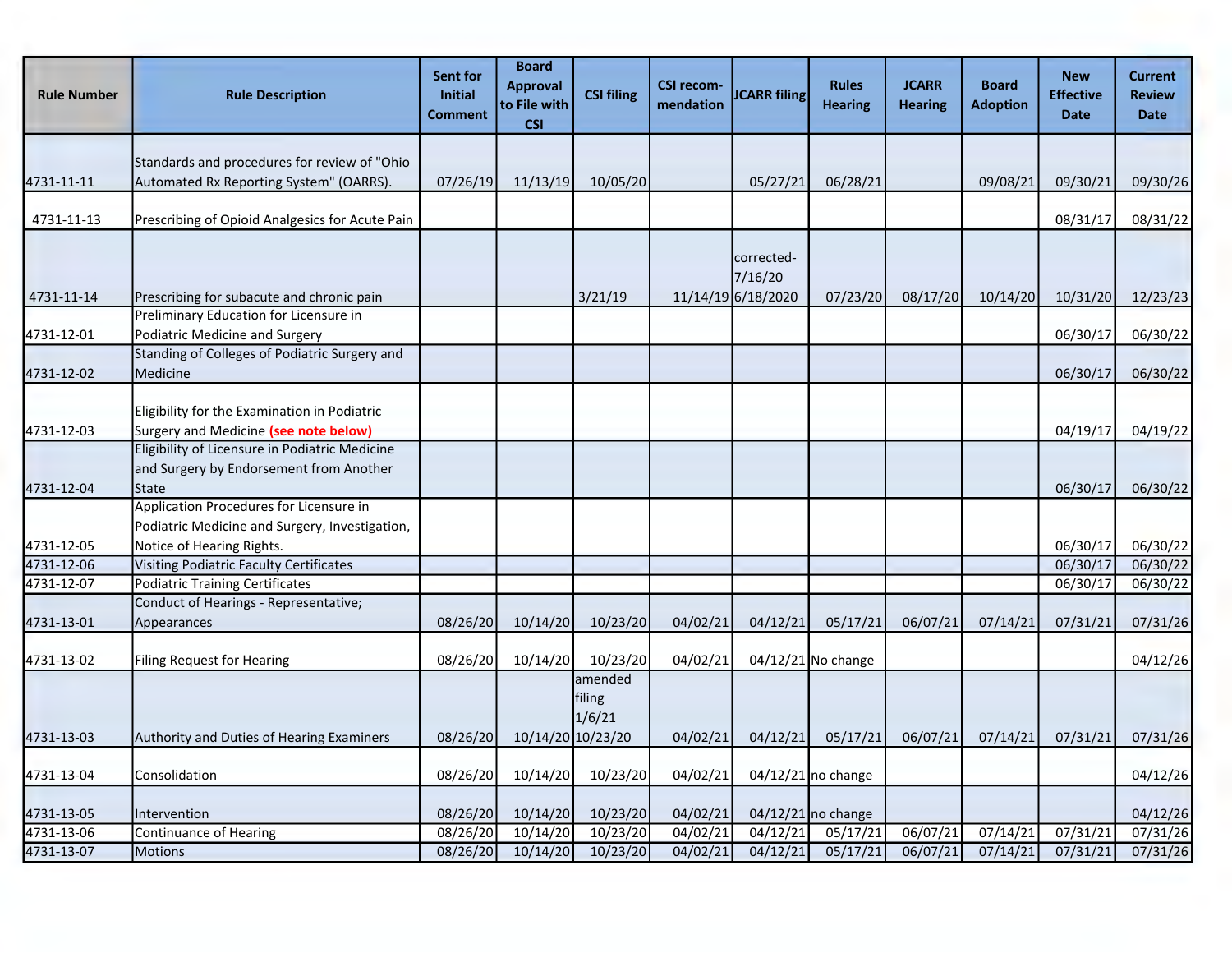| <b>Rule Number</b> | <b>Rule Description</b>                                                              | Sent for<br>Initial<br>Comment | <b>Board</b><br><b>Approval</b><br>to File with<br><b>CSI</b> | <b>CSI filing</b> | <b>CSI recom-</b><br>mendation | <b>JCARR filing</b> | <b>Rules</b><br><b>Hearing</b> | <b>JCARR</b><br><b>Hearing</b> | <b>Board</b><br><b>Adoption</b> | <b>New</b><br><b>Effective</b><br><b>Date</b> | <b>Current</b><br><b>Review</b><br><b>Date</b> |
|--------------------|--------------------------------------------------------------------------------------|--------------------------------|---------------------------------------------------------------|-------------------|--------------------------------|---------------------|--------------------------------|--------------------------------|---------------------------------|-----------------------------------------------|------------------------------------------------|
|                    | Form and page limitations for briefs and                                             |                                |                                                               |                   |                                |                     |                                |                                |                                 |                                               |                                                |
| 4731-13-07.1       | Imemoranda                                                                           | 08/26/20                       | 10/14/20                                                      | 10/23/20          | 04/02/21                       | 04/12/21            | 05/17/21                       | 06/07/21                       | 07/14/21                        | 07/31/21                                      | 07/31/26                                       |
| 4731-13-08         | Filing                                                                               | 08/26/20                       | 10/14/20                                                      | 10/23/20          | 04/02/21                       | 04/12/21            | 05/17/21                       | 06/07/21                       | 07/14/21                        | 07/31/21                                      | 07/31/26                                       |
| 4731-13-09         | Service                                                                              | 08/26/20                       | 10/14/20                                                      | 10/23/20          | 04/02/21                       | 04/12/21            | 05/17/21                       | 06/07/21                       | 07/14/21                        | 07/31/21                                      | 07/31/26                                       |
| 4731-13-10         | Computation and Extension of Time                                                    | 08/26/20                       | 10/14/20                                                      | 10/23/20          | 04/02/21                       |                     | $04/12/21$ no change           |                                |                                 |                                               | 04/12/26                                       |
| 4731-13-11         | Notice of Hearings                                                                   | 08/26/20                       | 10/14/20                                                      | 10/23/20          | 04/02/21                       |                     | 04/12/21 no change             |                                |                                 |                                               | 04/12/26                                       |
| 4731-13-12         | Transcripts                                                                          | 08/26/20                       | 10/14/20                                                      | 10/23/20          | 04/02/21                       |                     | $04/12/21$ no change           |                                |                                 |                                               | 04/12/26                                       |
| 4731-13-13         | Subpoenas for Purposes of Hearing                                                    | 08/26/20                       | 10/14/20                                                      | 10/23/20          | 04/02/21                       | 04/12/21            | 05/17/21                       | 06/07/21                       | $\frac{1}{07}{\frac{14}{21}}$   | 07/31/21                                      | 07/31/26                                       |
| 4731-13-14         | Mileage Reimbursement and Witness Fees                                               | 08/26/20                       | 10/14/20                                                      | 10/23/20          | 04/02/21                       |                     | $04/12/21$ no change           |                                |                                 |                                               | 04/12/26                                       |
| 4731-13-15         | <b>Reports and Recommendations</b>                                                   | 08/26/20                       | 10/14/20                                                      | 10/23/20          | 04/02/21                       | 04/12/21            | 05/17/21                       | 06/07/21                       | 07/14/21                        | 07/31/21                                      | 07/31/26                                       |
| 4731-13-16         | Reinstatement or Restoration of Certificate                                          | 08/26/20                       | 10/14/20                                                      | 10/23/20          | 04/02/21                       | 04/12/21            | 05/17/21                       | 06/07/21                       | 07/14/21                        | 07/31/21                                      | 07/31/26                                       |
| 4731-13-17         | Settlements, Dismissals, and Voluntary<br><b>Surrenders</b>                          | 08/26/20                       | 10/14/20                                                      | 10/23/20          | 04/02/21                       | 04/12/21            | 05/17/21                       | 06/07/21                       | 07/14/21                        | 07/31/21                                      | 07/31/26                                       |
| 4731-13-18         | Exchange of Documents and Witness Lists                                              | 08/26/20                       | 10/14/20                                                      | 10/23/20          | 04/02/21                       |                     | $04/12/21$ no change           |                                |                                 |                                               | 04/12/26                                       |
| 4731-13-20         | Depositions in Lieu of Live Testimony and<br>Transcripts in place of Prior Testimony | 08/26/20                       | 10/14/20                                                      | 10/23/20          | 04/02/21                       |                     | 04/12/21 no change             |                                |                                 |                                               | 04/12/26                                       |
| 4731-13-20.1       | <b>Electronic Testimony</b>                                                          | 08/26/20                       | 10/14/20                                                      | 10/23/20          | 04/02/21                       |                     | $04/12/21$ no change           |                                |                                 |                                               | 04/12/26                                       |
| 4731-13-21         | Prior Action by the State Medical Board                                              | 08/26/20                       | 10/14/20                                                      | 10/23/20          | 04/02/21                       |                     | 04/12/21 no change             |                                |                                 |                                               | 04/12/26                                       |
| 4731-13-22         | Stipulation of Facts                                                                 | 08/26/20                       | 10/14/20                                                      | 10/23/20          | 04/02/21                       |                     | $04/12/21$ no change           |                                |                                 |                                               | 04/12/26                                       |
| 4731-13-23         | Witnesses                                                                            | 08/26/20                       | 10/14/20                                                      | 10/23/20          | 04/02/21                       |                     | $04/12/21$ no change           |                                |                                 |                                               | 04/12/26                                       |
| 4731-13-24         | Conviction of a Crime                                                                | 08/26/20                       | 10/14/20                                                      | 10/23/20          | 04/02/21                       |                     | 04/12/21 no change             |                                |                                 |                                               | 04/12/26                                       |
| 4731-13-25         | Evidence                                                                             | 08/26/20                       | 10/14/20                                                      | 10/23/20          | 04/02/21                       |                     | $04/12/21$ no change           |                                |                                 |                                               | 04/12/26                                       |
| 4731-13-26         | Broadcasting and Photographing<br>Administrative Hearings                            | 08/26/20                       | 10/14/20                                                      | 10/23/20          | 04/02/21                       |                     | $04/12/21$ no change           |                                |                                 |                                               | 04/12/26                                       |
| 4731-13-27         | Sexual Misconduct Evidence                                                           | 08/26/20                       | 10/14/20                                                      | 10/23/20          | 04/02/21                       |                     | $04/12/21$ no change           |                                |                                 |                                               | 04/12/26                                       |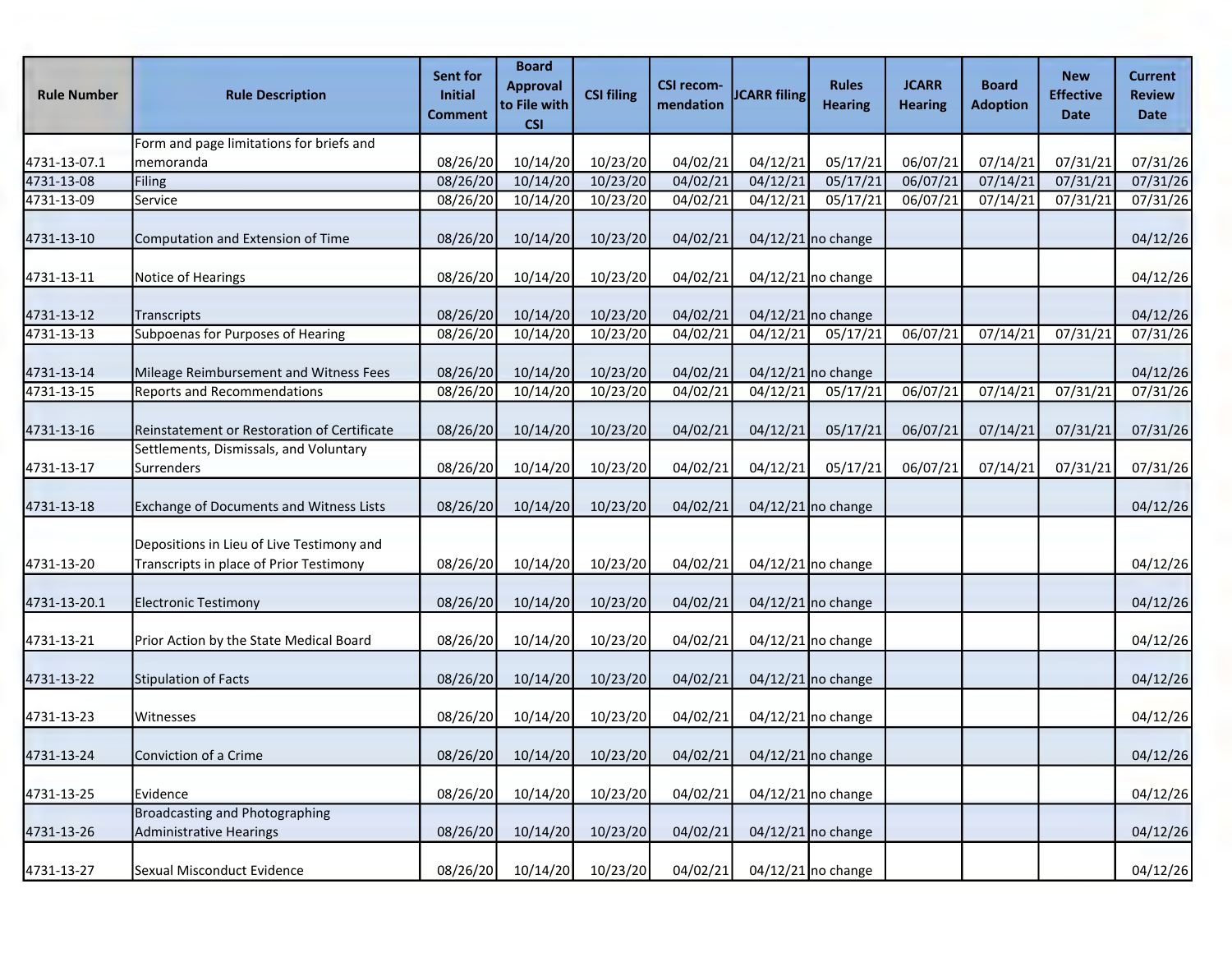| <b>Rule Number</b> | <b>Rule Description</b>                                                                  | Sent for<br><b>Initial</b><br><b>Comment</b> | <b>Board</b><br><b>Approval</b><br>to File with<br><b>CSI</b> | <b>CSI filing</b> | <b>CSI recom-</b><br>mendation | <b>JCARR filing</b> | <b>Rules</b><br><b>Hearing</b> | <b>JCARR</b><br><b>Hearing</b> | <b>Board</b><br><b>Adoption</b> | <b>New</b><br><b>Effective</b><br><b>Date</b> | <b>Current</b><br><b>Review</b><br><b>Date</b> |
|--------------------|------------------------------------------------------------------------------------------|----------------------------------------------|---------------------------------------------------------------|-------------------|--------------------------------|---------------------|--------------------------------|--------------------------------|---------------------------------|-----------------------------------------------|------------------------------------------------|
| 4731-13-28         | <b>Supervision of Hearing Examiners</b>                                                  | 08/26/20                                     | 10/14/20                                                      | 10/23/20          | 04/02/21                       |                     | $04/12/21$ no change           |                                |                                 |                                               | 04/12/26                                       |
| 4731-13-30         | <b>Prehearing Conference</b>                                                             | 08/26/20                                     | 10/14/20                                                      | 10/23/20          | 04/02/21                       |                     | 04/12/21 no change             |                                |                                 |                                               | 04/12/26                                       |
| 4731-13-31         | Transcripts of Prior Testimony                                                           | 08/26/20                                     | 10/14/20                                                      | 10/23/20          | 04/02/21                       |                     | $04/12/21$ no change           |                                |                                 |                                               | 04/12/26                                       |
| 4731-13-32         | Prior Statements of the Respondent                                                       | 08/26/20                                     | 10/14/20                                                      | 10/23/20          | 04/02/21                       |                     | 04/12/21 no change             |                                |                                 |                                               | 04/12/26                                       |
| 4731-13-33         | Physician's Desk Physician                                                               | 08/26/20                                     | 10/14/20                                                      | 10/23/20          | 04/02/21                       | 04/12/21            | 05/17/21                       | 06/07/21                       | 07/14/21                        | 07/31/21                                      | 07/31/26                                       |
| 4731-13-34         | <b>Ex Parte Communication</b>                                                            | 08/26/20                                     | 10/14/20                                                      | 10/23/20          | 04/02/21                       |                     | 04/12/21 no change             |                                |                                 |                                               | 04/12/26                                       |
| 4731-13-35         | Severability                                                                             | 08/26/20                                     | 10/14/20                                                      | 10/23/20          | 04/02/21                       |                     | $04/12/21$ no change           |                                |                                 |                                               | 04/12/26                                       |
| 4731-13-36         | <b>Disciplinary Actions</b>                                                              | 08/26/20                                     | 10/14/20                                                      | 10/23/20          | 04/02/21                       | 04/12/21            | 05/17/21                       | 06/07/21                       | 07/14/21                        | 07/31/21                                      | 07/31/26                                       |
| 4731-14-01         | Pronouncement of Death                                                                   | 01/25/21                                     | 03/10/21                                                      | 03/18/21          |                                | 05/27/21            | 06/28/21                       |                                | 09/08/21                        | 09/30/21                                      | 09/30/26                                       |
| 4731-15-01         | Licensee Reporting Requirement; Exceptions                                               |                                              |                                                               |                   |                                |                     |                                |                                |                                 | 11/17/17                                      | 11/17/22                                       |
| 4731-15-02         | Healthcare Facility Reporting Requirement                                                |                                              |                                                               |                   |                                |                     |                                |                                |                                 | 11/17/17                                      | 11/17/22                                       |
| 4731-15-03         | Malpractice Reporting Requirement                                                        |                                              |                                                               |                   |                                |                     |                                |                                |                                 | 11/17/17                                      | 11/17/22                                       |
| 4731-15-04         | <b>Professional Society Reporting</b>                                                    |                                              |                                                               |                   |                                |                     |                                |                                |                                 | 11/17/17                                      | 11/17/22                                       |
| 4731-15-05         | Liability; Reporting Forms; Confidentially and<br><b>Disclosure</b>                      |                                              |                                                               |                   |                                |                     |                                |                                |                                 | 11/17/17                                      | 11/17/22                                       |
| 4731-16-01         | Rules governing impaired physicians and<br>approval of treatments programs - Definitions |                                              |                                                               |                   |                                |                     |                                |                                |                                 | 11/17/17                                      | 11/17/22                                       |
| 4731-16-02         | General Procedures in Impairment Cases                                                   | 06/17/21                                     | 09/08/21                                                      | 09/24/21          | 10/27/21                       | 10/29/21            | 12/03/21                       |                                | 01/12/22                        | 01/31/22                                      | 11/17/22                                       |
| 4731-16-04         | <b>Other Violations</b>                                                                  |                                              |                                                               |                   |                                |                     |                                |                                |                                 | 11/17/17                                      | 11/17/22                                       |
| 4731-16-05         | Examinations                                                                             | 06/17/21                                     | 09/08/21                                                      | 09/24/21          | 10/27/21                       | 10/29/21            | 12/03/21                       |                                | 01/12/22                        | 01/31/22                                      | 11/17/22                                       |
| 4731-16-06         | Consent Agreements and Orders for<br><b>Reinstatement of Impaired Practitioners</b>      |                                              |                                                               |                   |                                |                     |                                |                                | 01/12/22                        | 01/31/22                                      | 11/17/22                                       |
| 4731-16-07         | <b>Treatment Provider Program Obligations</b>                                            |                                              |                                                               |                   |                                |                     |                                |                                |                                 | 11/17/17                                      | 11/17/22                                       |
| 4731-16-08         | Criteria for Approval                                                                    | 06/17/21                                     | 09/08/21                                                      | 09/24/21          | 10/27/21                       | 10/29/21            | 12/03/21                       |                                |                                 | 11/17/17                                      | 11/17/22                                       |
| 4731-16-09         | <b>Procedures for Approval</b>                                                           |                                              |                                                               |                   |                                |                     |                                |                                |                                 | 11/17/17                                      | 11/17/22                                       |
| 4731-16-10         | Aftercare Contracts                                                                      |                                              |                                                               |                   |                                |                     |                                |                                |                                 | 11/17/17                                      | 11/17/22                                       |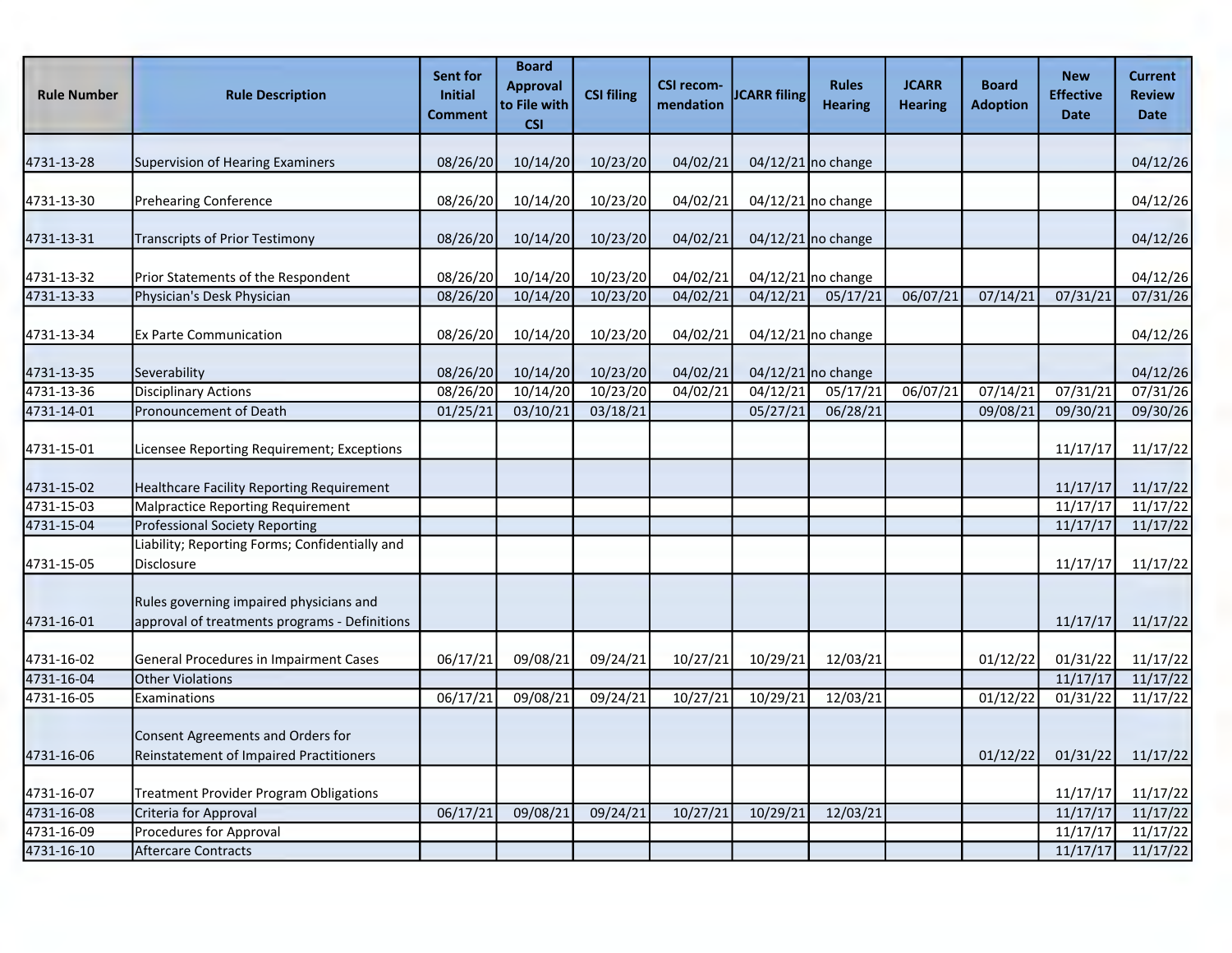| <b>Rule Number</b> | <b>Rule Description</b>                                 | Sent for<br>Initial<br>Comment | <b>Board</b><br><b>Approval</b><br>to File with<br><b>CSI</b> | <b>CSI filing</b> | <b>CSI recom-</b><br>mendation | <b>JCARR filing</b> | <b>Rules</b><br><b>Hearing</b>           | <b>JCARR</b><br><b>Hearing</b> | <b>Board</b><br><b>Adoption</b> | <b>New</b><br><b>Effective</b><br><b>Date</b> | <b>Current</b><br><b>Review</b><br><b>Date</b> |
|--------------------|---------------------------------------------------------|--------------------------------|---------------------------------------------------------------|-------------------|--------------------------------|---------------------|------------------------------------------|--------------------------------|---------------------------------|-----------------------------------------------|------------------------------------------------|
|                    | Revocation, Suspension, or Denial of                    |                                |                                                               |                   |                                |                     |                                          |                                |                                 |                                               |                                                |
| 4731-16-11         | Certificate of Good Standing                            |                                |                                                               |                   |                                |                     |                                          |                                |                                 | 11/17/17                                      | 11/17/22                                       |
| 4731-16-12         | Out-of-State Impairment Cases                           |                                |                                                               |                   |                                |                     |                                          |                                |                                 | 11/17/17                                      | 11/17/22                                       |
| 4731-16-13         | Patient Consent; Revocation of Consent                  |                                |                                                               |                   |                                |                     |                                          |                                |                                 | 11/17/17                                      | 11/17/22                                       |
|                    | Caffeine, Nicotine, and Over-The Counter                |                                |                                                               |                   |                                |                     |                                          |                                |                                 |                                               |                                                |
| 4731-16-14         | Drugs                                                   |                                |                                                               |                   |                                |                     |                                          |                                |                                 | 11/17/17                                      | 11/17/22                                       |
| 4731-16-15         | Patient Rights                                          |                                |                                                               |                   |                                |                     |                                          |                                |                                 | 11/17/17                                      | 11/17/22                                       |
| 4731-16-17         | Requirements for the one-bite program                   |                                |                                                               |                   |                                |                     |                                          |                                |                                 | 01/31/19                                      | 01/31/24                                       |
| 4731-16-18         | Eligibility for the one-bite program                    |                                |                                                               |                   |                                |                     |                                          |                                |                                 | 01/31/19                                      | 01/31/24                                       |
| 4731-16-19         | Monitoring organization for one-bite program            |                                |                                                               |                   |                                |                     |                                          |                                |                                 | 01/31/19                                      | 01/31/24                                       |
| 4731-16-20         | Treatment providers in the one-bite program             |                                |                                                               |                   |                                |                     |                                          |                                |                                 | 01/31/19                                      | 01/31/24                                       |
| 4731-16-21         | Continuing care for the one-bite program                |                                |                                                               |                   |                                |                     |                                          |                                |                                 | 01/31/19                                      | 01/31/24                                       |
|                    | Exposure-Prone Invasive Procedure                       |                                |                                                               |                   |                                |                     |                                          |                                |                                 |                                               |                                                |
| 4731-17-01         | Precautions - Definitions                               | 08/26/20                       | 10/14/20                                                      | 10/23/20          | 11/24/20                       | 02/11/21            | 03/15/21                                 | 03/29/21                       | 05/12/21                        | 05/31/21                                      | 05/31/26                                       |
| 4731-17-02         | Universal Precautions                                   | 08/26/20                       | 10/14/20                                                      | 10/23/20          | 11/24/20                       | 02/11/21            |                                          |                                | no change                       |                                               | 02/11/26                                       |
| 4731-17-03         | Hand Washing                                            | 08/26/20                       | 10/14/20                                                      | 10/23/20          | 11/24/20                       | 02/11/21            |                                          |                                | no change                       |                                               | 02/11/26                                       |
| 4731-17-04         | Disinfection and Sterilization                          | 08/26/20                       | 10/14/20                                                      | 10/23/20          | 11/24/20                       | 02/11/21            | 03/15/21                                 | 03/29/21                       | 05/12/21                        | 05/31/21                                      | 05/31/26                                       |
| 4731-17-05         | Handling and Disposal of Sharps and Wastes              | 08/26/20                       | 10/14/20                                                      | 10/23/20          | 11/24/20                       | 02/11/21            | 03/15/21                                 | 03/29/21                       | 05/12/21                        | 05/31/21                                      | 05/31/26                                       |
| 4731-17-06         | <b>Barrier Techniques</b>                               | 08/26/20                       | 10/14/20                                                      | 10/23/20          | 11/24/20                       | 02/11/21            |                                          |                                | no change                       |                                               | 02/11/26                                       |
| 4731-17-07         | Violations                                              | 08/26/20                       | 10/14/20                                                      | 10/23/20          | 11/24/20                       | 02/11/21            | 03/15/21                                 | 03/29/21                       | 05/12/21                        | 05/31/21                                      | 05/31/26                                       |
| 4731-18-01         | <b>Definitions</b>                                      | 01/10/18                       | 01/20/20                                                      | 05/12/20          | 04/05/21                       |                     | refiled 6-9-<br>21<br>04/09/21 5/17/2021 | 06/25/21                       | 07/14/21                        | 07/31/21                                      | 07/31/26                                       |
| 4731-18-02         | Use of Light Based Medical Devices                      | 01/10/18                       | 01/20/20                                                      | 05/12/20          | 04/05/21                       |                     | refiled 6-9-<br>21<br>04/09/21 5/17/2021 | 06/25/21                       | 07/14/21                        | 07/31/21                                      | 07/31/26                                       |
| 4731-18-03         | Delegation of the Use of Light Based Medical<br>Devices | 01/10/18                       | 01/20/20                                                      | 05/12/20          | 04/05/21                       |                     | refiled 6-9-<br>21<br>04/09/21 5/17/2021 | 06/25/21                       | 07/14/21                        | 07/31/21                                      | 07/31/26                                       |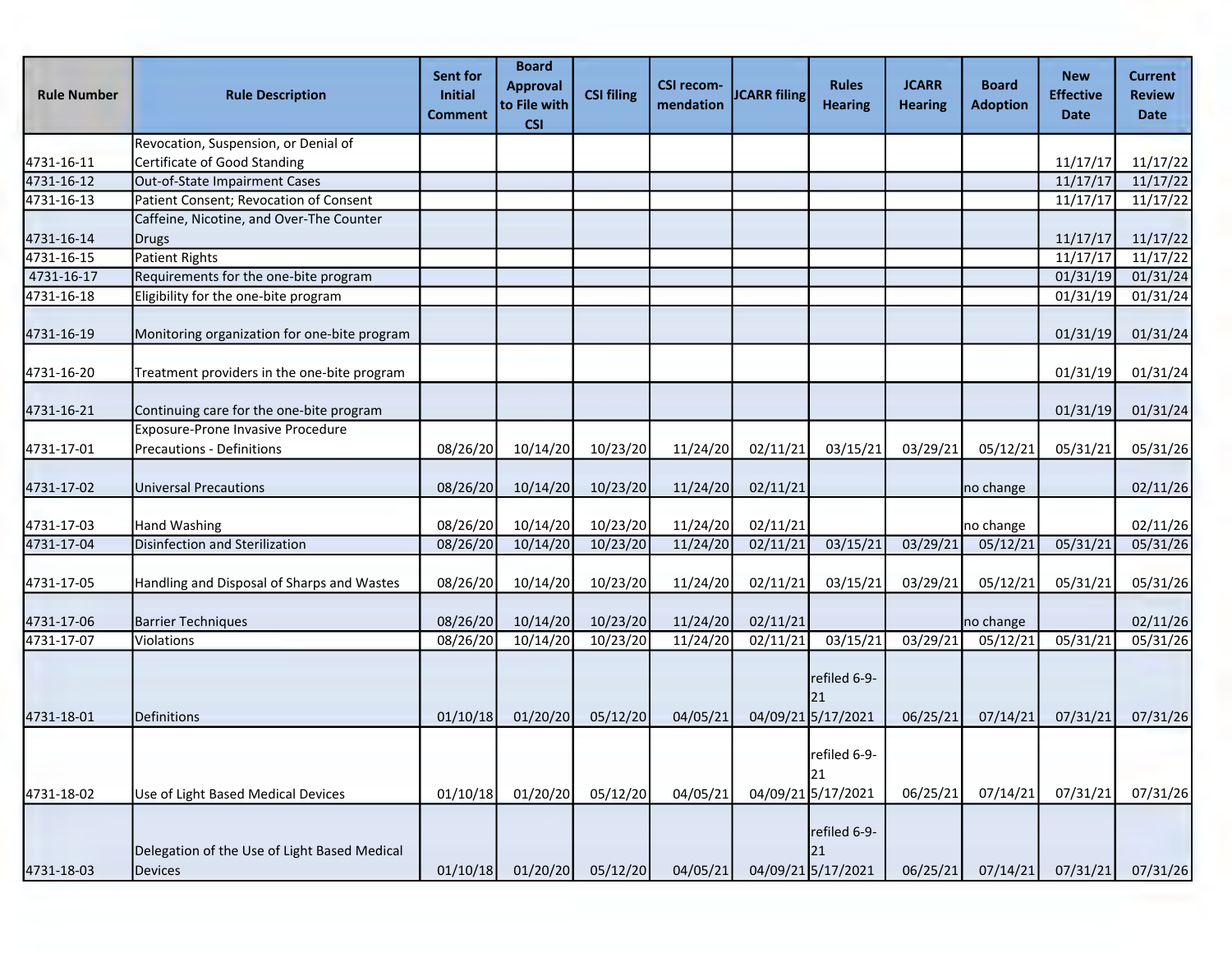| <b>Rule Number</b> | <b>Rule Description</b>                                           | Sent for<br><b>Initial</b><br><b>Comment</b> | <b>Board</b><br><b>Approval</b><br>to File with<br><b>CSI</b> | <b>CSI filing</b> | <b>CSI recom-</b><br>mendation | <b>JCARR filing</b>                      | <b>Rules</b><br><b>Hearing</b> | <b>JCARR</b><br><b>Hearing</b> | <b>Board</b><br><b>Adoption</b> | <b>New</b><br><b>Effective</b><br><b>Date</b> | <b>Current</b><br><b>Review</b><br><b>Date</b> |
|--------------------|-------------------------------------------------------------------|----------------------------------------------|---------------------------------------------------------------|-------------------|--------------------------------|------------------------------------------|--------------------------------|--------------------------------|---------------------------------|-----------------------------------------------|------------------------------------------------|
|                    |                                                                   |                                              |                                                               |                   |                                |                                          |                                |                                |                                 |                                               |                                                |
|                    | Delegation of phototherapy and                                    |                                              |                                                               |                   |                                |                                          | refiled 6-9-<br>21             |                                |                                 |                                               |                                                |
| 4731-18-04         | photodynamic therapy                                              | 01/10/18                                     | 01/20/20                                                      | 05/12/20          | 04/05/21                       |                                          | 04/09/21 5/17/2021             | 06/25/21                       | 07/14/21                        | 07/31/21                                      | 07/31/26                                       |
|                    | Surgery Privileges of Podiatrist - Definition of                  |                                              |                                                               |                   |                                |                                          |                                |                                |                                 |                                               |                                                |
| 4731-20-01         | Foot                                                              |                                              |                                                               |                   |                                |                                          |                                |                                |                                 | 05/31/18                                      | 05/31/23                                       |
| 4731-20-02         | Surgery: Ankle Joint                                              |                                              |                                                               |                   |                                |                                          |                                |                                |                                 | 05/31/18                                      | 05/31/23                                       |
| 4731-22-01         | <b>Emeritus Registration - Definitions</b>                        |                                              |                                                               |                   |                                |                                          |                                |                                |                                 | 08/31/17                                      | 08/31/22                                       |
| 4731-22-02         | Application                                                       |                                              |                                                               |                   |                                |                                          |                                |                                |                                 | 08/31/17                                      | 08/31/22                                       |
| 4731-22-03         | <b>Status of Registrant</b>                                       |                                              |                                                               |                   |                                |                                          |                                |                                |                                 | 05/12/17                                      | 05/12/22                                       |
| 4731-22-04         | <b>Continuing Education Requirements</b>                          |                                              |                                                               |                   |                                |                                          |                                |                                |                                 | 05/12/17                                      | 05/12/22                                       |
| 4731-22-06         | Renewal of Cycle of Fees                                          |                                              |                                                               |                   |                                |                                          |                                |                                |                                 | 05/12/17                                      | 05/12/22                                       |
| 4731-22-07         | Change to Active Status                                           | 06/17/21                                     | 09/08/21                                                      | 09/24/21          | 10/27/21                       | 10/29/21                                 | 12/03/21                       |                                | 01/12/22                        | 01/31/22                                      | 08/31/22                                       |
|                    | Cancellation of or Refusal to Issue an Emeritus                   |                                              |                                                               |                   |                                |                                          |                                |                                |                                 |                                               |                                                |
| 4731-22-08         | Registration                                                      |                                              |                                                               |                   |                                |                                          |                                |                                |                                 | 05/12/17                                      | 05/12/22                                       |
| 4731-23-01         | Delegation of Medical Tasks - Definitions                         | 01/25/21                                     | 03/10/21                                                      | 03/18/21          | 04/23/21                       | 05/27/21                                 |                                |                                | no change                       |                                               | 05/27/26                                       |
| 4731-23-02         | Delegation of Medical Tasks                                       | 01/25/21                                     | 03/10/21                                                      | 03/18/21          |                                | refiled<br>7/14/21<br>04/23/21 5/27/2021 | 06/28/21                       |                                | 09/08/21                        | 09/30/21                                      | 09/30/26                                       |
|                    |                                                                   |                                              |                                                               |                   |                                |                                          |                                |                                |                                 |                                               |                                                |
| 4731-23-03         | Delegation of Medical Tasks: Prohibitions                         | 01/25/21                                     | 03/10/21                                                      | 03/18/21          | 04/23/21                       | 05/27/21                                 |                                |                                | no change                       |                                               | 05/27/26                                       |
| 4731-23-04         | <b>Violations</b>                                                 | 01/25/21                                     | 03/10/21                                                      | 03/18/21          | 04/23/21                       | 05/27/21                                 |                                |                                | no change                       |                                               | 05/27/26                                       |
| 4731-24-01         | Anesthesiologist Assistants - Definitions                         |                                              |                                                               |                   |                                |                                          |                                |                                |                                 | 07/31/19                                      | 07/31/24                                       |
| 4731-24-02         | Anesthesiologist Assistants; Supervision                          |                                              |                                                               |                   |                                |                                          |                                |                                |                                 | 07/31/19                                      | 07/31/24                                       |
| 4731-24-03         | Anesthesiologist Assistants; Enhanced<br>Supervision              |                                              |                                                               |                   |                                |                                          |                                |                                |                                 | 07/31/19                                      | 07/31/24                                       |
|                    |                                                                   |                                              |                                                               |                   |                                |                                          |                                |                                |                                 |                                               |                                                |
| 4731-25-01         | Office-Based Surgery - Definition of Terms                        |                                              |                                                               |                   |                                |                                          |                                |                                |                                 |                                               | 03/01/23                                       |
| 4731-25-02         | <b>General Provisions</b>                                         |                                              |                                                               |                   |                                |                                          |                                |                                |                                 | 05/31/18                                      | 05/31/23                                       |
| 4731-25-03         | <b>Standards for Surgery Using Moderate</b><br>Sedation/Analgesia |                                              |                                                               |                   |                                |                                          |                                |                                |                                 | 05/31/18                                      | 08/31/23                                       |
| 4731-25-04         | Standards for Surgery Using Anesthesia<br>Services                |                                              |                                                               |                   |                                |                                          |                                |                                |                                 | 05/31/18                                      | 05/31/23                                       |
| 4731-25-05         | Liposuction in the Office Setting                                 |                                              |                                                               |                   |                                |                                          |                                |                                |                                 | 03/01/18                                      | 03/01/23                                       |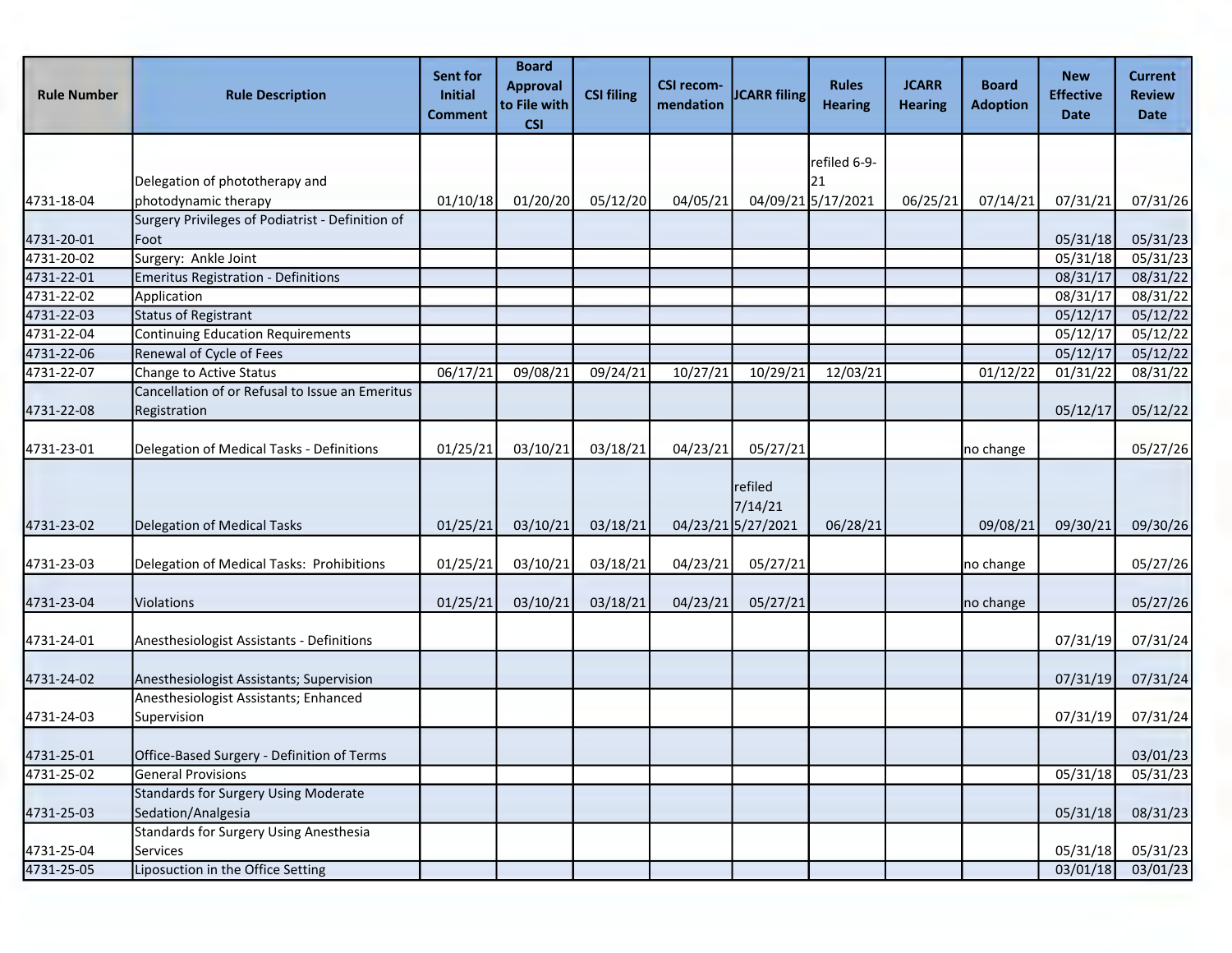| <b>Rule Number</b>       | <b>Rule Description</b>                                                                                                                               | Sent for<br>Initial<br>Comment | <b>Board</b><br><b>Approval</b><br>to File with<br><b>CSI</b> | <b>CSI filing</b>    | <b>CSI recom-</b><br>mendation | <b>JCARR</b> filing                                  | <b>Rules</b><br><b>Hearing</b> | <b>JCARR</b><br><b>Hearing</b> | <b>Board</b><br><b>Adoption</b> | <b>New</b><br><b>Effective</b><br><b>Date</b> | <b>Current</b><br><b>Review</b><br><b>Date</b> |
|--------------------------|-------------------------------------------------------------------------------------------------------------------------------------------------------|--------------------------------|---------------------------------------------------------------|----------------------|--------------------------------|------------------------------------------------------|--------------------------------|--------------------------------|---------------------------------|-----------------------------------------------|------------------------------------------------|
| 4731-25-07               | Accreditation of Office Settings                                                                                                                      |                                |                                                               |                      |                                |                                                      |                                |                                |                                 | 05/31/18                                      | 05/31/23                                       |
| 4731-25-08               | <b>Standards for Surgery</b>                                                                                                                          |                                |                                                               |                      |                                |                                                      |                                |                                |                                 | 09/30/19                                      | 09/30/24                                       |
| 4731-26-01<br>4731-26-02 | Sexual Misconduct - Definitions<br>Prohibitions                                                                                                       | 01/25/21<br>01/25/21           | 03/10/21<br>03/10/21                                          | 03/18/21<br>03/18/21 | 04/23/21                       | refiled<br>7/14/21<br>04/23/21 5/27/2021<br>05/27/21 | 06/28/21<br>06/28/21           |                                | 09/08/21<br>09/08/21            | 09/30/21<br>09/30/21                          | 09/30/26<br>09/30/26                           |
| 4731-26-03               | Violations; Miscellaneous                                                                                                                             | 01/25/21                       | 03/10/21                                                      | 03/18/21             | 04/23/21                       | 05/27/21                                             | 06/28/21                       |                                | 09/08/21                        | 09/30/21                                      | 09/30/26                                       |
| 4731-27-01               | Definitions                                                                                                                                           |                                |                                                               |                      |                                |                                                      |                                |                                |                                 | 02/04/19                                      | 02/02/24                                       |
| 4731-27-02               | Dismissing a patient from the medical practice                                                                                                        |                                |                                                               |                      |                                |                                                      |                                |                                |                                 | 05/31/19                                      | 05/31/24                                       |
| 4731-27-03               | Notice of termination of physician<br>employment or physician leaving a practice,<br>selling a practice, or retiring from the practice<br>of medicine |                                |                                                               |                      |                                |                                                      |                                |                                |                                 | 05/31/19                                      | 05/31/24                                       |
| 4731-28-01               | Mental or Physical Impairment                                                                                                                         |                                |                                                               |                      |                                |                                                      |                                |                                |                                 | 08/31/17                                      | 08/31/22                                       |
| 4731-28-02               | Eligibility for confidential monitoring program                                                                                                       |                                |                                                               |                      |                                |                                                      |                                |                                |                                 | 08/31/18                                      | 08/31/23                                       |
| 4731-28-03               | Participation in the confidential monitoring<br>program                                                                                               |                                |                                                               |                      |                                |                                                      |                                |                                |                                 | 08/31/18                                      | 08/31/23                                       |
| 4731-28-04               | Disqualification from continued participation<br>in the confidential monitoring program                                                               |                                |                                                               |                      |                                |                                                      |                                |                                |                                 | 08/31/18                                      | 08/31/23                                       |
| 4731-28-05               | Termination of the participation agreement<br>for the confidential monitoring program                                                                 |                                |                                                               |                      |                                |                                                      |                                |                                |                                 | 08/31/18                                      | 08/31/23                                       |
| 4731-29-01               | Standards and procedures for operation of a<br>pain management clinic.                                                                                |                                |                                                               |                      |                                |                                                      |                                |                                |                                 | 06/30/17                                      | 06/30/22                                       |
| 4731-30-01               | Internal Management Definitions                                                                                                                       |                                |                                                               |                      |                                |                                                      |                                |                                |                                 | 09/23/18                                      | 09/23/23                                       |
| 4731-30-02               | <b>Internal Management Board Metrics</b>                                                                                                              | 07/26/19                       |                                                               |                      |                                |                                                      |                                |                                |                                 | 09/23/18                                      | 09/23/23                                       |
| 4731-30-03               | Approval of Licensure Applications                                                                                                                    | 06/17/21                       |                                                               |                      |                                | refiled 11-4<br>21<br>5/7/2020                       |                                |                                | 01/12/22                        | 01/31/22                                      | 10/17/24                                       |
| 4731-30-04               | Maintenance of List of Disqualifying Criminal<br>Offenses                                                                                             | 08/13/21                       |                                                               |                      |                                | refiled 11-4-<br>21                                  |                                |                                | 09/08/21                        | 12/31/21                                      | 12/31/26                                       |
| 4731-31-01               | Requirements for assessing and granting<br>clearance for return to practice or<br>competition. (concussion rule)                                      |                                |                                                               |                      |                                | 04/10/19                                             | 05/13/19                       |                                |                                 | 11/30/19                                      | 11/30/24                                       |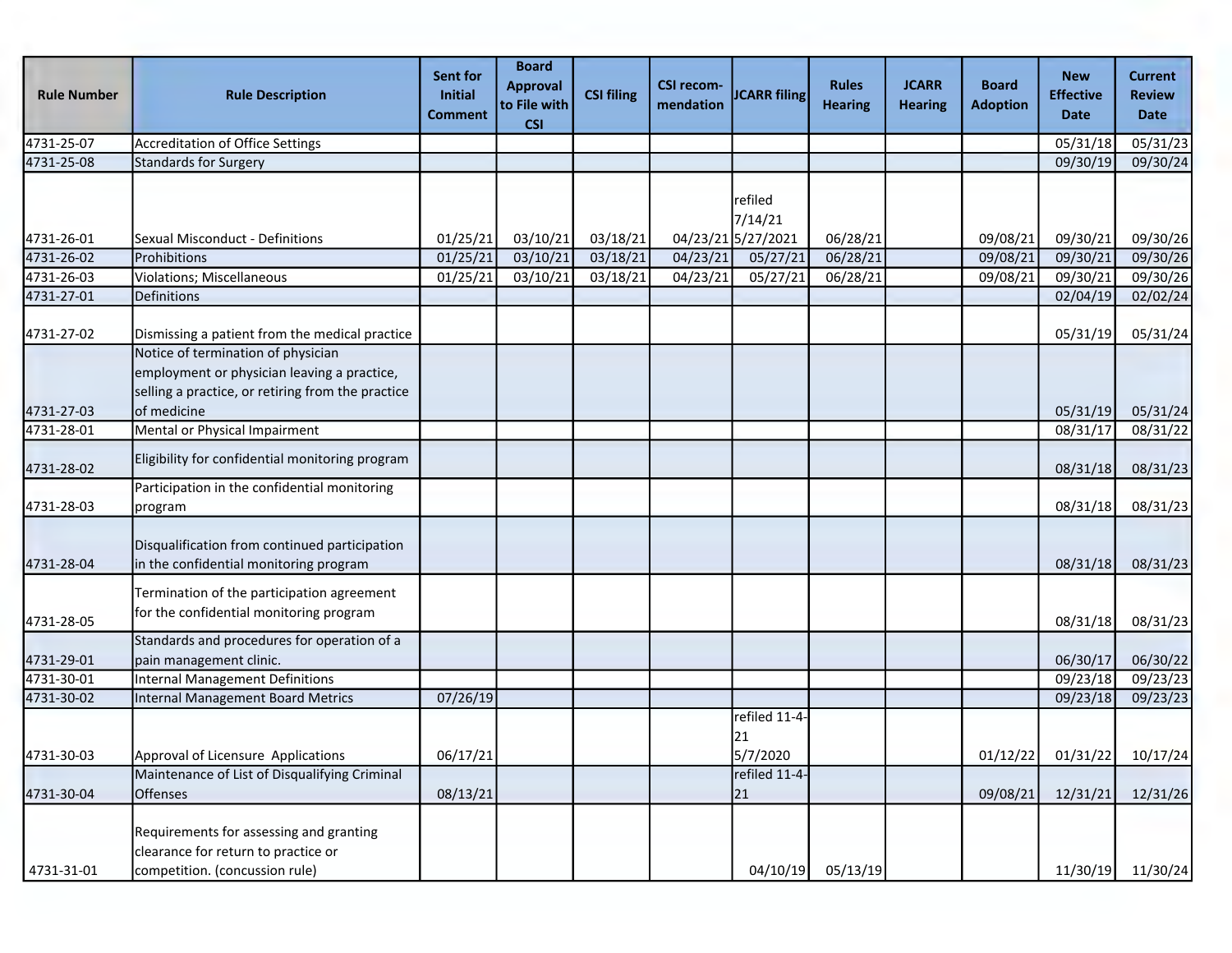| <b>Rule Number</b> | <b>Rule Description</b>                                                                                                                   | Sent for<br><b>Initial</b><br><b>Comment</b> | <b>Board</b><br><b>Approval</b><br>to File with<br><b>CSI</b> | <b>CSI filing</b> | <b>CSI recom-</b><br>mendation | <b>JCARR filing</b>   | <b>Rules</b><br><b>Hearing</b> | <b>JCARR</b><br><b>Hearing</b> | <b>Board</b><br><b>Adoption</b> | <b>New</b><br><b>Effective</b><br><b>Date</b> | <b>Current</b><br><b>Review</b><br><b>Date</b> |
|--------------------|-------------------------------------------------------------------------------------------------------------------------------------------|----------------------------------------------|---------------------------------------------------------------|-------------------|--------------------------------|-----------------------|--------------------------------|--------------------------------|---------------------------------|-----------------------------------------------|------------------------------------------------|
| 4731-32-01         | <b>Definition of Terms</b>                                                                                                                |                                              |                                                               |                   |                                |                       |                                |                                |                                 | 09/08/17                                      | 09/08/22                                       |
|                    |                                                                                                                                           |                                              |                                                               |                   |                                |                       |                                |                                |                                 |                                               |                                                |
| 4731-32-02         | Certificate to Recommend Medical Marijuana                                                                                                |                                              |                                                               |                   |                                |                       |                                |                                |                                 | 09/08/17                                      | 09/08/22                                       |
| 4731-32-03         | Standard of Care                                                                                                                          |                                              |                                                               |                   |                                |                       |                                |                                |                                 | 09/08/17                                      | 09/08/22                                       |
|                    | Suspension and Revocation of Certificate to                                                                                               |                                              |                                                               |                   |                                |                       |                                |                                |                                 |                                               |                                                |
| 4731-32-04         | Recommend                                                                                                                                 |                                              |                                                               |                   |                                |                       |                                |                                |                                 | 09/08/17                                      | 09/08/22                                       |
|                    | Petition to Request Additional Qualifying                                                                                                 |                                              |                                                               |                   |                                |                       |                                |                                |                                 |                                               |                                                |
| 4731-32-05         | <b>Condtion or Disease</b>                                                                                                                |                                              |                                                               |                   |                                |                       |                                |                                |                                 | 09/08/17                                      | 09/08/22                                       |
| 4731-33-01         | Definitions                                                                                                                               | 05/09/19                                     |                                                               | 11/15/19          | 05/20/20                       | 06/18/20              | 07/23/20                       | 08/17/20                       | 10/14/20                        | 10/31/20                                      | 04/30/24                                       |
|                    | Standards and procedures for withdrawal                                                                                                   |                                              |                                                               |                   |                                |                       |                                |                                |                                 |                                               |                                                |
| 4731-33-02         | managment for drug or alcohol addiction                                                                                                   | 05/09/19                                     |                                                               | 11/15/19          | 05/20/20                       | 06/18/20              | 07/23/20                       | 08/17/20                       | 10/14/20                        | 10/31/20                                      | 10/31/25                                       |
|                    |                                                                                                                                           |                                              |                                                               |                   |                                |                       |                                |                                |                                 |                                               |                                                |
| 4731-33-03         | Office-Based Treatment for Opioid Addiction                                                                                               |                                              |                                                               |                   |                                |                       |                                |                                |                                 | 04/30/19                                      | 04/30/24                                       |
|                    | <b>Medication Assisted Treatment Using</b>                                                                                                |                                              |                                                               |                   |                                |                       |                                |                                |                                 |                                               |                                                |
| 4731-33-04         | Naltrexone                                                                                                                                |                                              |                                                               |                   |                                |                       |                                |                                |                                 | 04/30/19                                      | 04/30/24                                       |
|                    | Standards and Procedures to be followed by<br>physicians when prescribing a dangerous drug<br>that may be administered by a pharmacist by |                                              |                                                               |                   |                                |                       |                                |                                |                                 |                                               |                                                |
| 4731-34-01         | injection.                                                                                                                                |                                              |                                                               |                   |                                |                       |                                |                                |                                 | 07/31/19                                      | 07/31/24                                       |
| 4731-35-01         | <b>Consult Agreements</b>                                                                                                                 | 01/25/21                                     | 04/14/21                                                      | 04/26/21          | 06/04/21                       | $\overline{09/22/21}$ | 10/29/21                       | 11/08/21                       | 12/08/21                        | 12/31/21                                      | 10/31/25                                       |
| 4731-35-02         | Standards for managing drug therapy                                                                                                       | 01/25/21                                     | 04/14/21                                                      | 04/26/21          | 06/04/21                       | 09/22/21              | 10/29/21                       | 11/08/21                       | 12/08/21                        | 12/31/21                                      | 10/31/25                                       |
| 4731-36-01         | Military provisions related to education and<br>experience requirements for licensure                                                     | 06/17/21                                     | 09/08/21                                                      | 09/24/21          | 10/27/21                       | 10/29/21              | 12/03/21                       |                                | 01/12/22                        | 01/31/22                                      | 10/29/21                                       |
|                    | Military provisions related to renewal of                                                                                                 |                                              |                                                               |                   |                                |                       |                                |                                |                                 |                                               |                                                |
| 4731-36-02         | license and continuing education                                                                                                          | 03/22/19                                     | 06/12/19                                                      | 12/05/19          | 09/11/20                       | 09/25/20              | 10/27/20                       | 11/16/20                       | 12/09/20                        | 12/31/20                                      | 12/31/25                                       |
|                    | Processing applications from service members,<br>veterans, or spouses of service members or                                               |                                              |                                                               |                   |                                |                       |                                |                                |                                 |                                               |                                                |
| 4731-36-03         | veterans.                                                                                                                                 | 03/22/19                                     | 06/12/19                                                      | 12/05/19          | 09/11/20                       | 09/25/20              | 10/27/20                       | 11/16/20                       | 12/09/20                        | 12/31/20                                      | 12/31/25                                       |
| 4731-36-04         | Temporary license for military spouse                                                                                                     | 02/11/20                                     | 02/12/20                                                      | 02/14/20          |                                | 02/11/21              | 03/15/21                       | 03/29/21                       | 05/12/21                        | 05/31/21                                      | 05/31/26                                       |
| 4731-37-01         | Telemedicine                                                                                                                              | 02/12/22                                     |                                                               |                   |                                |                       |                                |                                |                                 |                                               |                                                |
|                    | Licenses Issued or Renewed Under the                                                                                                      |                                              |                                                               |                   |                                |                       |                                |                                |                                 |                                               |                                                |
| 4731-38-01         | Interstate Medical Licensure Compact                                                                                                      | 11/12/21                                     | 01/12/22                                                      | 01/14/22          | 02/14/22                       | 02/18/22              | 03/25/22                       |                                |                                 |                                               |                                                |
| 4759-2-01          | <b>Definitions</b>                                                                                                                        |                                              |                                                               |                   |                                |                       |                                |                                |                                 | 11/30/19                                      | 11/30/24                                       |
| 4759-4-01          | Applications                                                                                                                              |                                              |                                                               |                   |                                |                       |                                |                                |                                 | 11/30/19                                      | 11/30/24                                       |
| 4759-4-02          | Preprofessional experience                                                                                                                |                                              |                                                               |                   |                                |                       |                                |                                |                                 |                                               | 08/28/24                                       |
| 4759-4-03          | Examination                                                                                                                               |                                              |                                                               |                   |                                |                       |                                |                                |                                 | 11/30/19                                      | 11/30/24                                       |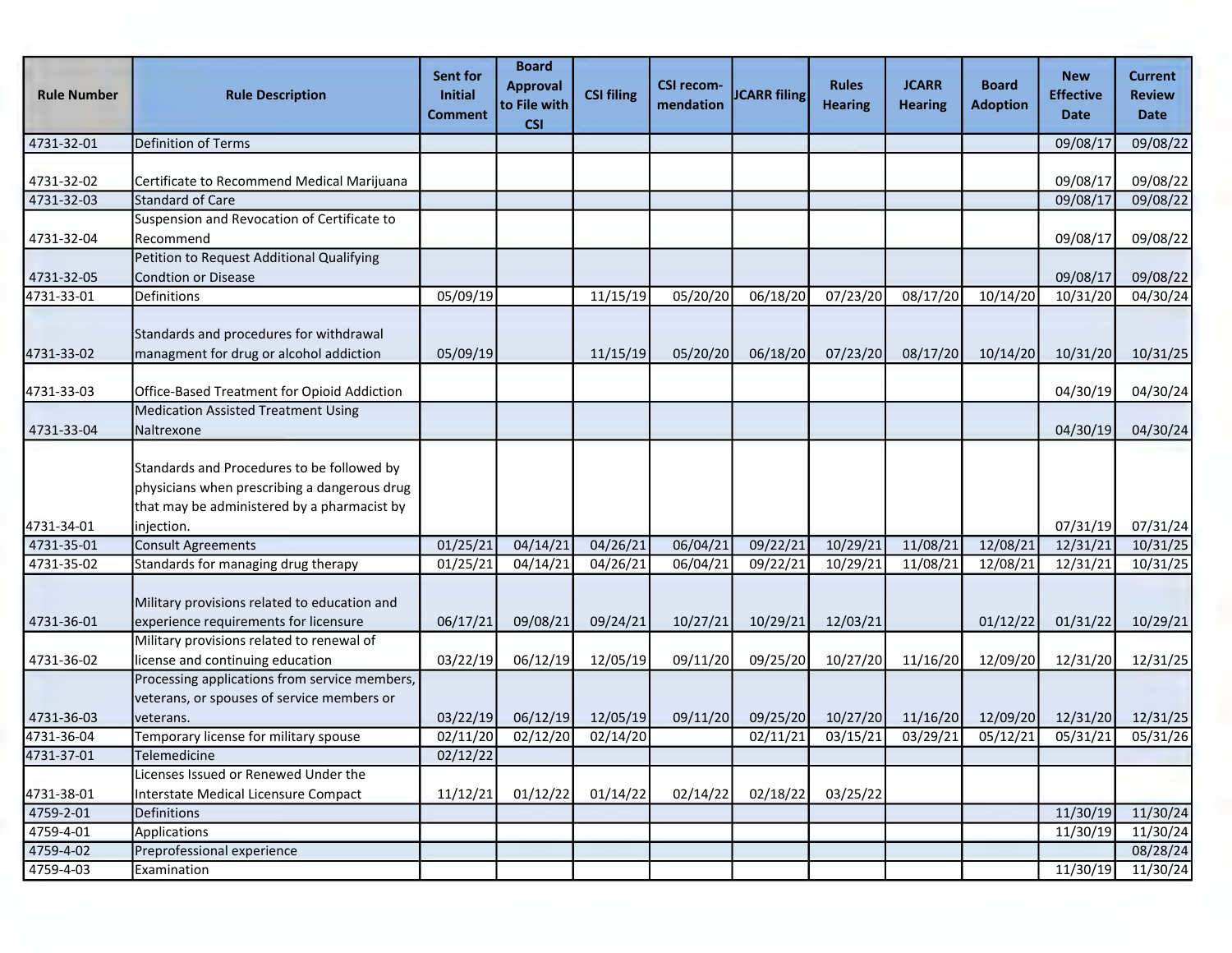| <b>Rule Number</b> | <b>Rule Description</b>                                                                                       | Sent for<br>Initial<br><b>Comment</b> | <b>Board</b><br><b>Approval</b><br>to File with<br><b>CSI</b> | <b>CSI filing</b> | <b>CSI recom-</b><br>mendation | <b>JCARR</b> filing                    | <b>Rules</b><br><b>Hearing</b> | <b>JCARR</b><br><b>Hearing</b> | <b>Board</b><br><b>Adoption</b> | <b>New</b><br><b>Effective</b><br><b>Date</b> | <b>Current</b><br><b>Review</b><br><b>Date</b> |
|--------------------|---------------------------------------------------------------------------------------------------------------|---------------------------------------|---------------------------------------------------------------|-------------------|--------------------------------|----------------------------------------|--------------------------------|--------------------------------|---------------------------------|-----------------------------------------------|------------------------------------------------|
| 4759-4-04          | Continuing Education                                                                                          | 08/27/19                              |                                                               | 11/10/20          | 04/02/21                       | 04/09/21                               | 05/17/21                       | 06/07/21                       | 07/14/21                        | 07/31/21                                      | 07/31/26                                       |
|                    |                                                                                                               | 8/27/19                               |                                                               |                   |                                |                                        |                                |                                |                                 |                                               |                                                |
| 4759-4-08          | Limited permit                                                                                                | 4/19/18                               | 07/11/18                                                      | 11/10/20          | 04/02/21                       | 04/09/21                               | 05/17/21                       | 06/07/21                       | 07/14/21                        | 07/31/21                                      | 07/31/26                                       |
| 4759-4-09          | License certificates and permits                                                                              | 04/19/18                              | 07/11/18                                                      | 09/25/18          |                                |                                        |                                |                                |                                 | 11/30/19                                      | 11/30/24                                       |
| 4759-5-01          | Supervision of persons claiming exemption                                                                     |                                       |                                                               |                   |                                |                                        |                                |                                |                                 | 08/28/19                                      | 08/28/24                                       |
| 4759-5-02          | Student practice exemption                                                                                    |                                       |                                                               |                   |                                |                                        |                                |                                |                                 | 11/30/19                                      | 11/30/24                                       |
| 4759-5-03          | Plan of treatment exemption                                                                                   |                                       |                                                               |                   |                                |                                        |                                |                                |                                 | 11/30/19                                      | 11/30/24                                       |
| 4759-5-04          | Additional nutritional activities exemption                                                                   |                                       |                                                               |                   |                                |                                        |                                |                                |                                 |                                               | 07/01/24                                       |
| 4759-5-05          | Distribution of literature exemption                                                                          |                                       |                                                               |                   |                                |                                        |                                |                                |                                 |                                               | 07/01/24                                       |
| 4759-5-06          | Weight control program exemption                                                                              |                                       |                                                               |                   |                                |                                        |                                |                                |                                 |                                               | 07/01/24                                       |
| 4759-6-01          | Standards of practice innutrition care                                                                        |                                       |                                                               |                   |                                |                                        |                                |                                |                                 | 11/30/19                                      | 11/30/24                                       |
| 4759-6-02          | Standards of professional performance                                                                         | 04/19/18                              | 07/11/18                                                      | 11/10/20          |                                | refiled<br>6/9/21<br>04/02/21 4/9/2021 | 05/17/21                       | 06/25/21                       | 07/14/21                        | 07/31/21                                      | 07/31/26                                       |
| 4759-6-03          | Interpretation of standards                                                                                   |                                       |                                                               |                   |                                |                                        |                                |                                |                                 | 11/30/19                                      | 11/30/24                                       |
| 4759-9-01          | Severability                                                                                                  |                                       |                                                               |                   |                                |                                        |                                |                                |                                 | 11/30/19                                      | 11/30/24                                       |
| 4759-11-01         | Miscellaneous Provisions                                                                                      |                                       |                                                               |                   |                                |                                        |                                |                                |                                 | 11/30/19                                      | 11/30/24                                       |
| 4761-2-03          | <b>Board Records</b>                                                                                          |                                       |                                                               |                   |                                |                                        |                                |                                |                                 | 02/28/19                                      | 02/28/24                                       |
| 4761-3-01          | Definition of terms                                                                                           |                                       |                                                               |                   |                                |                                        |                                |                                |                                 | 02/28/19                                      | 02/28/24                                       |
| 4761-4-01          | Approval of educational programs                                                                              |                                       |                                                               |                   |                                |                                        |                                |                                |                                 | 02/28/19                                      | 02/28/24                                       |
| 4761-4-02          | Monitoring of Ohio respiratory care<br>educational programs                                                   |                                       |                                                               |                   |                                |                                        |                                |                                |                                 | 02/28/19                                      | 02/28/24                                       |
| 4761-5-01          | Waiver of licensing requirements pursuant to<br>division (B) of section 4761.04 or the Revised<br><b>Code</b> | 04/23/19                              | 06/12/19                                                      | 11/06/19          | 01/10/20                       | 06/18/20                               | 07/23/20                       | 08/17/20                       | 09/09/20                        | 09/30/20                                      | 09/30/25                                       |
| 4761-5-02          | Admission to the Ohio credentialing<br>lexamination                                                           | 04/23/19                              | 06/12/19                                                      | 11/06/19          | 01/10/20                       | 06/19/20 rule                          | No change                      |                                |                                 | 09/19/20                                      | 06/19/25                                       |
| 4761-5-04          | License application procedure                                                                                 | 04/23/19                              | 06/12/19                                                      | 11/06/19          | 01/10/20                       | 06/18/20                               | 07/23/20                       | 08/17/20                       | 09/09/20                        | 09/30/20                                      | 09/30/25                                       |
| 4761-5-06          | Respiratory care practice by polysomnographic<br>technologists                                                | 04/23/19                              | 06/12/19                                                      | 11/06/19          | 01/10/20                       | 06/18/20 rule                          | No change                      |                                |                                 | 09/18/20                                      | 06/18/25                                       |
| 4761-6-01          | Limited permit application procedure                                                                          | 04/23/19                              | 06/12/19                                                      | 11/06/19          | 01/10/20                       | 06/18/20                               | 07/23/20                       | 08/17/20                       | 09/09/20                        | 09/30/20                                      | 02/28/24                                       |
| 4761-7-01          | Original license or permit, identification card<br>or electronic license verification                         |                                       |                                                               |                   |                                |                                        |                                |                                |                                 | 02/28/19                                      | 02/28/24                                       |
| 4761-7-03          | Scope of respiratory care defined                                                                             |                                       |                                                               |                   |                                |                                        |                                |                                |                                 |                                               | 11/15/23                                       |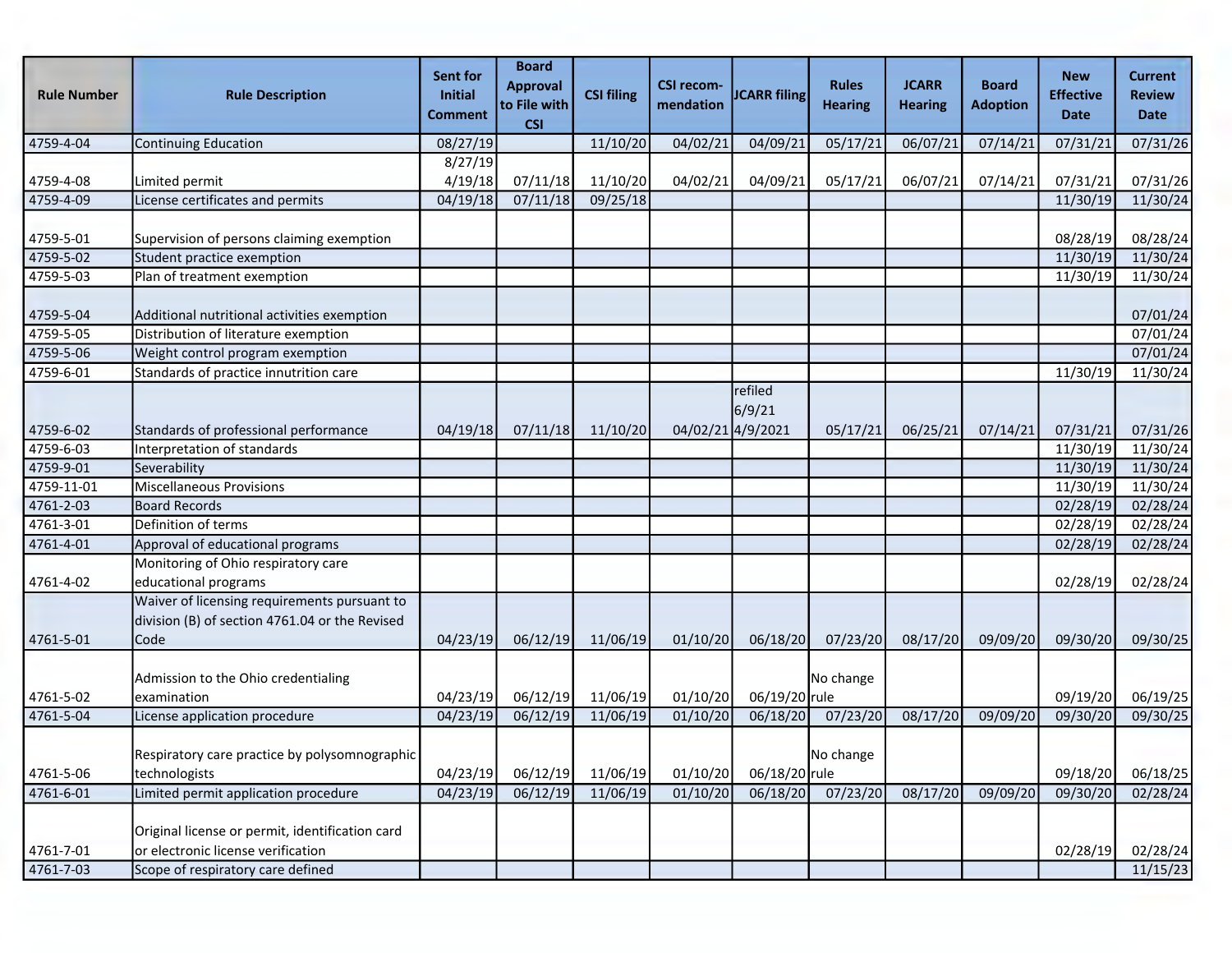| <b>Rule Number</b> | <b>Rule Description</b>                                               | Sent for<br><b>Initial</b><br><b>Comment</b> | <b>Board</b><br><b>Approval</b><br>to File with<br><b>CSI</b> | <b>CSI filing</b> | <b>CSI recom-</b><br>mendation | <b>JCARR filing</b>                      | <b>Rules</b><br><b>Hearing</b> | <b>JCARR</b><br><b>Hearing</b> | <b>Board</b><br><b>Adoption</b> | <b>New</b><br><b>Effective</b><br><b>Date</b> | <b>Current</b><br><b>Review</b><br><b>Date</b> |
|--------------------|-----------------------------------------------------------------------|----------------------------------------------|---------------------------------------------------------------|-------------------|--------------------------------|------------------------------------------|--------------------------------|--------------------------------|---------------------------------|-----------------------------------------------|------------------------------------------------|
| 4761-7-04          | Supervision                                                           |                                              |                                                               | 11/06/19          | 01/10/20                       | 06/18/20                                 | 07/23/20                       | 08/17/20                       | 09/09/20                        | 09/30/20                                      | 09/30/25                                       |
| 4761-7-05          | Administration of medicines                                           |                                              |                                                               |                   |                                |                                          |                                |                                |                                 |                                               | 11/15/23                                       |
| 4761-8-01          | Renewal of license or permits                                         | 03/22/19                                     | 06/12/19                                                      | 12/05/19          | 09/11/20                       | 09/25/20                                 | 10/27/20                       | 11/16/20                       | 12/09/20                        | 12/31/20                                      | 12/31/25                                       |
| 4761-9-01          | Defnition of respiratory care continuing<br>education                 |                                              |                                                               | 11/06/19          | 01/10/20                       | 06/18/20                                 | 07/23/20                       | 08/17/20                       | 09/09/20                        | 09/30/20                                      | 02/28/24                                       |
|                    | General RCCE requirements and reporting                               |                                              |                                                               |                   |                                |                                          |                                |                                |                                 |                                               |                                                |
| 4761-9-02          | mechanism                                                             | 03/22/19                                     | 06/12/19                                                      | 12/05/19          | 09/11/20                       | 09/25/20                                 | 10/27/20                       | 11/16/20                       | 12/09/20                        | 12/31/20                                      | 12/31/25                                       |
| 4761-9-03          | Activities which do not meet the Ohio RCCE<br>requirements            |                                              |                                                               |                   |                                |                                          |                                |                                |                                 | 02/28/19                                      | 02/28/24                                       |
| 4761-9-04          | Ohio respiratory care law and professional<br>lethics course criteria |                                              |                                                               | 11/06/19          |                                | Refiled<br>8/24/20<br>01/10/20 6/18/2020 | 9/24/20<br>7/23/2020           | 08/17/20                       | 11/10/20                        |                                               | 02/28/24                                       |
| 4761-9-05          | Approved sources of RCCE                                              |                                              |                                                               | 11/06/19          | 01/10/20                       | 06/18/20                                 | 07/23/20                       | 08/17/20                       | 09/09/20                        | 09/30/20                                      | 02/28/24                                       |
| 4761-9-07          | Auditing for compliance with RCCE<br>requirements                     |                                              |                                                               | 11/06/19          | 01/10/20                       | 06/18/20                                 | 07/23/20                       | 08/17/20                       | 09/09/20                        | 09/30/20                                      | 09/30/25                                       |
| 4761-10-01         | Ethical and professional conduct                                      |                                              |                                                               |                   |                                |                                          |                                |                                |                                 | 02/28/19                                      | 02/28/24                                       |
| 4761-10-02         | Proper use of credentials                                             |                                              |                                                               |                   |                                |                                          |                                |                                |                                 |                                               | 11/15/23                                       |
| 4761-10-03         | Providing information to the Board                                    | 04/23/19                                     | 06/12/19                                                      | 11/06/19          | 01/10/20                       | 06/18/20                                 | 07/23/20                       | 08/17/20                       | 09/09/20                        | 09/30/20                                      | 09/30/25                                       |
| 4761-15-01         | Miscellaneous Provisions                                              | 02/12/22                                     |                                                               |                   |                                |                                          |                                |                                |                                 | 02/28/19                                      | 02/28/24                                       |
| 4774-1-01          | Definitions                                                           | 04/29/20                                     | 10/14/20                                                      | 10/23/20          | 11/24/20                       | 02/11/21                                 |                                |                                | no change                       | 02/11/21                                      | 02/11/26                                       |
| 4774-1-02          | Application for Certificate to Practice                               | 04/29/20                                     | 10/14/20                                                      | 10/23/20          | 11/24/20                       | 02/11/21                                 | 03/15/21                       | 03/29/21                       | 05/12/21                        | 05/31/21                                      | 05/31/26                                       |
| 4774-1-03          | Renewal of Certificate to Practice                                    | 04/29/20                                     | 10/14/20                                                      | 10/23/20          | 11/24/20                       | 02/11/21                                 | 03/15/21                       | 03/29/21                       | 05/12/21                        | 05/31/21                                      | 05/31/26                                       |
| 4774-1-04          | Miscellaneous Provisions                                              | 04/29/20                                     | 10/14/20                                                      | 10/23/20          | 11/24/20                       | 02/11/21                                 |                                |                                | no change                       | 02/11/21                                      | 02/11/26                                       |
| 4778-1-01          | Definition                                                            |                                              |                                                               |                   |                                |                                          |                                |                                |                                 | 01/29/19                                      | 01/24/24                                       |
| 4778-1-02          | Application                                                           |                                              |                                                               |                   |                                |                                          |                                |                                |                                 | 04/30/19                                      | 04/30/24                                       |
| 4778-1-03          | Special Activity License                                              |                                              |                                                               |                   |                                |                                          |                                |                                |                                 | 01/24/19                                      | 01/24/24                                       |
| 4778-1-05          | Collaboration Agreement                                               |                                              |                                                               |                   |                                |                                          |                                |                                |                                 | 04/30/19                                      | 04/30/24                                       |
| 4778-1-06          | Miscellaneous Provisions                                              | 02/12/22                                     |                                                               |                   |                                |                                          |                                |                                |                                 | 04/30/19                                      | 04/30/24                                       |
|                    |                                                                       |                                              |                                                               |                   |                                |                                          |                                |                                |                                 |                                               |                                                |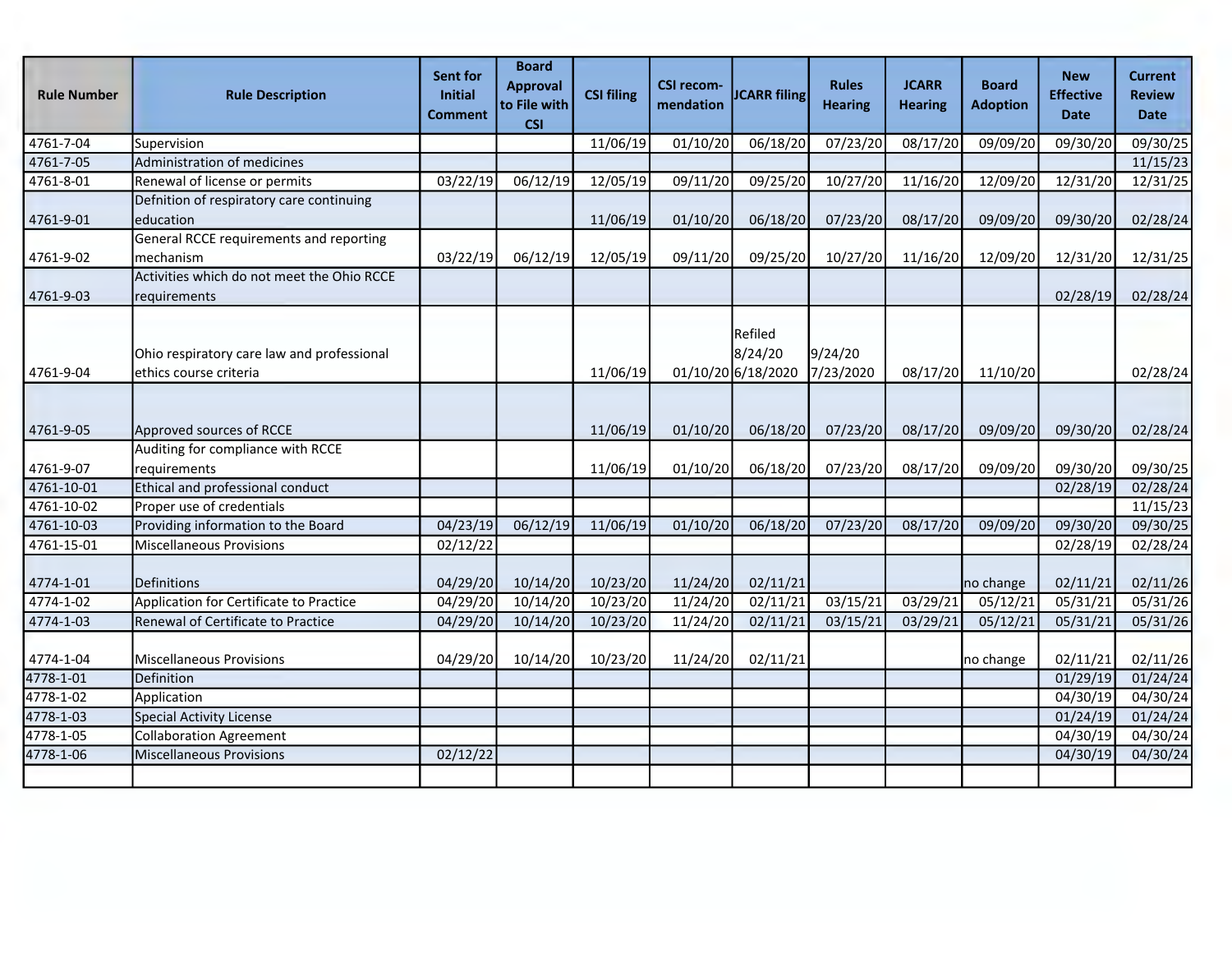

30 E. Broad St., 3<sup>rd</sup> Floor Columbus, Ohio 43215 (614) 466-3934 www.med.ohio.gov

# **SMBO Legislative Update: March 2022**

**Recent activity:**

**HB 60 – Authorize medical marijuana for autism spectrum disorder (Rep. Brent and Rep. Seitz) Allows:** Autism Spectrum Disorder to be included in qualifying conditions. 1/25/22: 5<sup>th</sup> hearing held and voted out of House Health Committee to rules committee. Passed by the House 3/2/2022, will go to Senate to be assigned to committee.

# **SB 261- changes to Medical Marijuana law: memo sent to Board with details**

Passed by Senate. This bill now will go to the House for consideration.

Bill as passed by the Senate: Transfers portions of the Medical Marijuana Program from the Board of Pharmacy to the Department of Commerce; Expands the types of qualifying medical conditions; Adds a telehealth provision; Modifies the requirement that an CTR applicant demonstrate they don't have ownership or investment interest with an entity licensed as a dispensary; Allows the medical director of a dispensary who is a licensed CTR to recommend medical marijuana.

**Status:** 1st House Government Oversight hearing 2/17/2022

# **HB 196 – Surgical Assistants (Rep. Kelly and Rep. Carruthers)**

To Regulate the practice of surgical assistants.

#### **Of Note:**

• Creates a new license type for surgical assistants to be overseen by the Medical Board.

**Status**: Introduced in the House 3/9/2021. Second House health hearing 5/11/2021, Third House health hearing 12/7/21. Fourth House Health hearing 2/15/2022. Fifth House Health hearing 3/1/2022 \*Approved sub bill (Raises practicing without a license penalty on 1<sup>st</sup> offense to first degree misdemeanor – each offense after is a  $5<sup>th</sup>$  degree felony, Delays operating without a license provision 1 year after the effective date, Lines up licensing, regulatory, discipline investigative and duty to report procedures with other licensure types). OHA opposing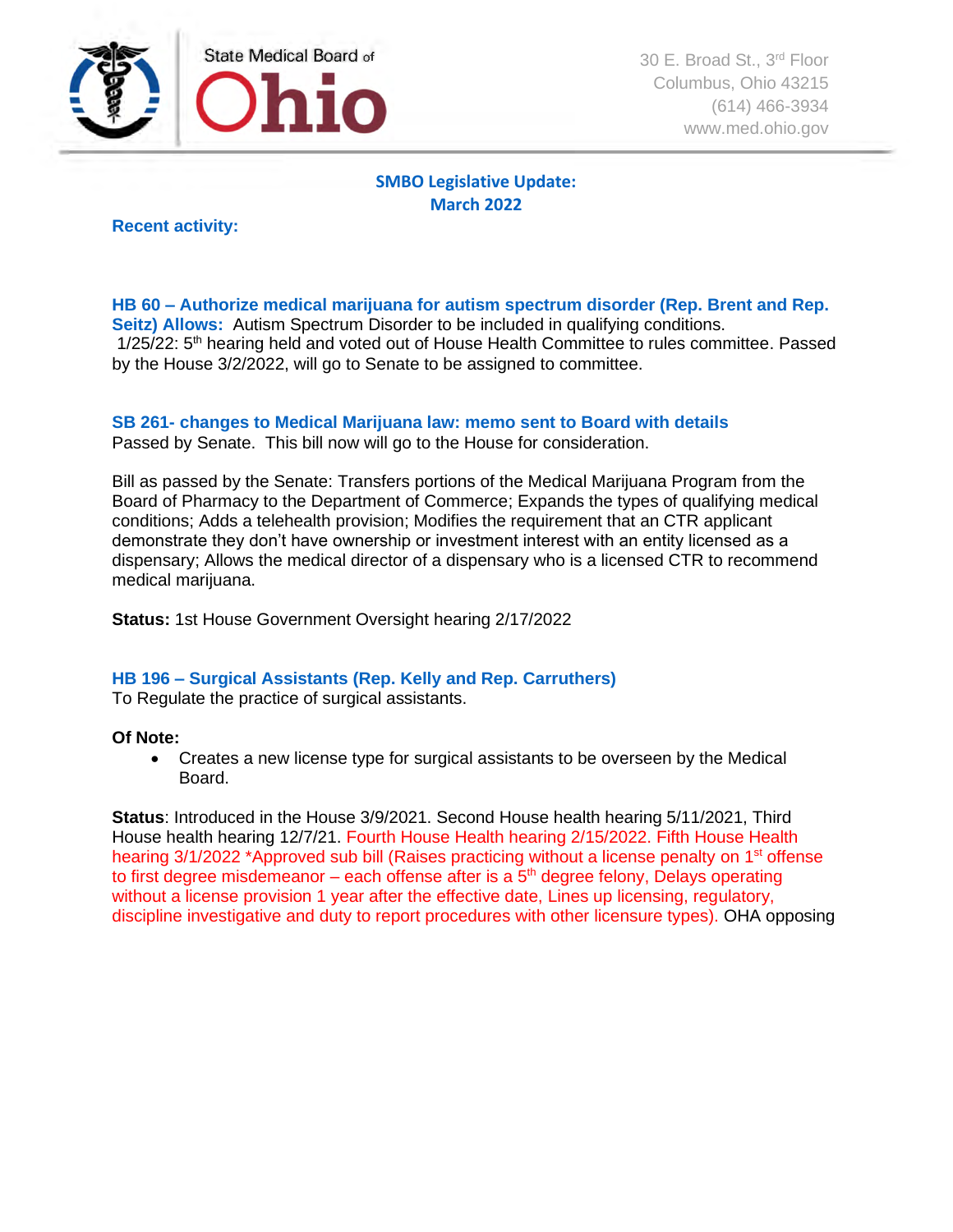# **Actively Monitoring**

# **SB 9 – Regulations (Sen. McColley and Sen. Roegner)**

To reduce regulatory restrictions in administrative rules.

#### **Of Note:**

- Requires certain agencies to reduce the number of regulatory restrictions in their administrative rules.
- This applies to administrative agencies only and does not currently impact the Medical Board.

**Status**: Passed out of the Senate 3/10/2021. Third hearing in House Government Oversight held 10/28/2021. Passed House Government Oversight 2/8/2022. Passed House 3/2/2022. Senate concurred in House Amendments 3/2/2022. Waiting on Governor DeWine signature

# **HB 318 – Anesthesiologist Assistants (Rep. Swearingen and Rep. Plummer)**

To revise the law governing the practice of anesthesiologist assistants.

### **Of Note:**

- Adds anesthesiologist assistants to the list of individuals authorized to prescribe drugs or dangerous drugs or drug therapy related devices during professional practice.
- Adds anesthesiologist assistant list of practitioners from which a respiratory care therapist may receive orders or prescriptions.

**Status**: First House Health Hearing 10/12/2021. Second House Health Hearing 2/8/2022. Third House Health Hearing 3/1/2022 \*Approved sub bill (Defines "direct supervision and in the immediate presence of", Adds back in "under the direct supervision and in the immediate presence of an anesthesiologist, Adds conditions to be met before providing services, Broadens health care facility meaning)

**HB 81 – Massage Therapy (Rep. Plummer and Rep. Manchester) (companion bill SB 55)** To make changes to the laws governing massage establishments and massage therapy.

# **Of note:**

• Requires any individual practicing massage within the state to obtain the current massage therapy license issued by the State Medical Board.

**Status**: Introduced in the House 2/9/2021. Passed out of the House 6/24/2021. Assigned to Senate Health 9/8/2021

# **HB 286 – Court of Common Pleas (Rep. Bill Seitz) (companion SB 189)**

To generally change the venue in which appeal from an agency order is proper to the local court of common pleas.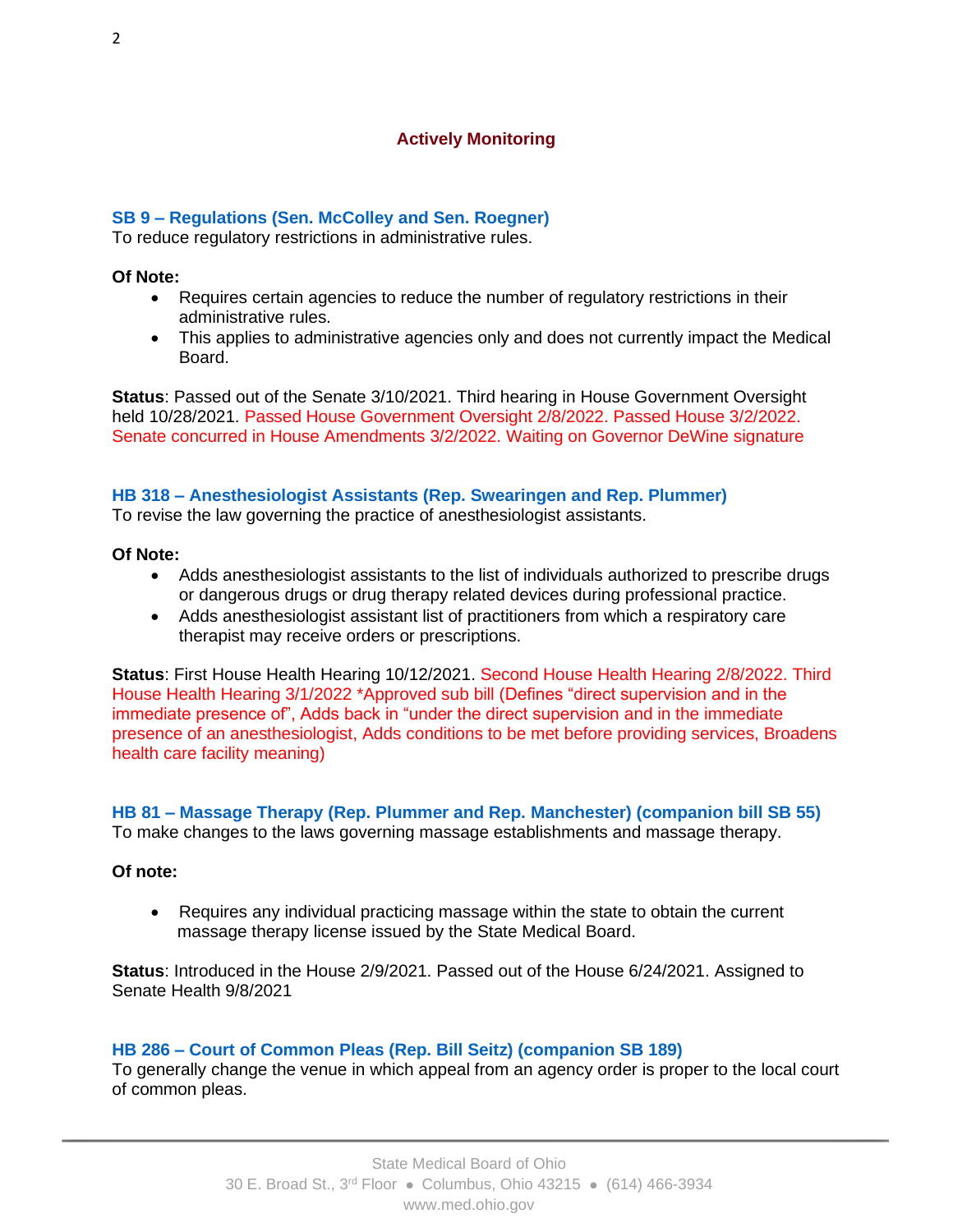- **Of note:**
	- Modifies the current Administrative Procedure Act by generally providing that a party adversely affected by an order of an agency may appeal from the order to the court of common pleas of the county in which the place of business of the party is located or the county in which the party is a resident.
	- Removes the current provision that any party adversely affected by an order of an agency issued pursuant to any other adjudication may appeal, with certain exceptions, to the Franklin County Court of Common Pleas.

**Status**: Introduced in the House 5/4/2021. Reported out of House Civil Justice 6/23/2021. Awaiting floor vote.

# **HB 451-Physician administered drugs.**

# **Of note:**

• That measure prohibited pharmacists from sending certain "non-selfinjectable" cancer drugs directly to patients, who then had to take them to a physician's office to have the drugs administered.

**Status:** Introduced in House 10/13/21. Second hearing in House Insurance 2/9/2022

# **SB 189 – Change venue for appeal from an agency order (Sen. Lang and Sen. McColley) (companion SB 286)**

# **Of Note:**

- To generally change the venue in which appeal from an agency order is proper to the local court of common pleas.
- Modifies the current Administrative Procedure Act by generally providing that a party adversely affected by an order of an agency may appeal from the order to the court of common pleas of the county in which the place of business of the party is located or the county in which the party is a resident.
- Removes the current provision that any party adversely affected by an order of an agency issued pursuant to any other adjudication may appeal, with certain exceptions, to the Franklin County Court of Common Pleas.

**Status**: Introduced in the Senate 5/26/2021. Fourth hearing held in Senate Judiciary 10/26/2021.

# **HB 495- Create Patient Protection Act (Representative Gross)**

# **Of Note:**

•Requires specified health care professionals licensed under ORC 4730 (including physicians, PA's, anesthesiology assistants, limited branch licensees, acupuncturists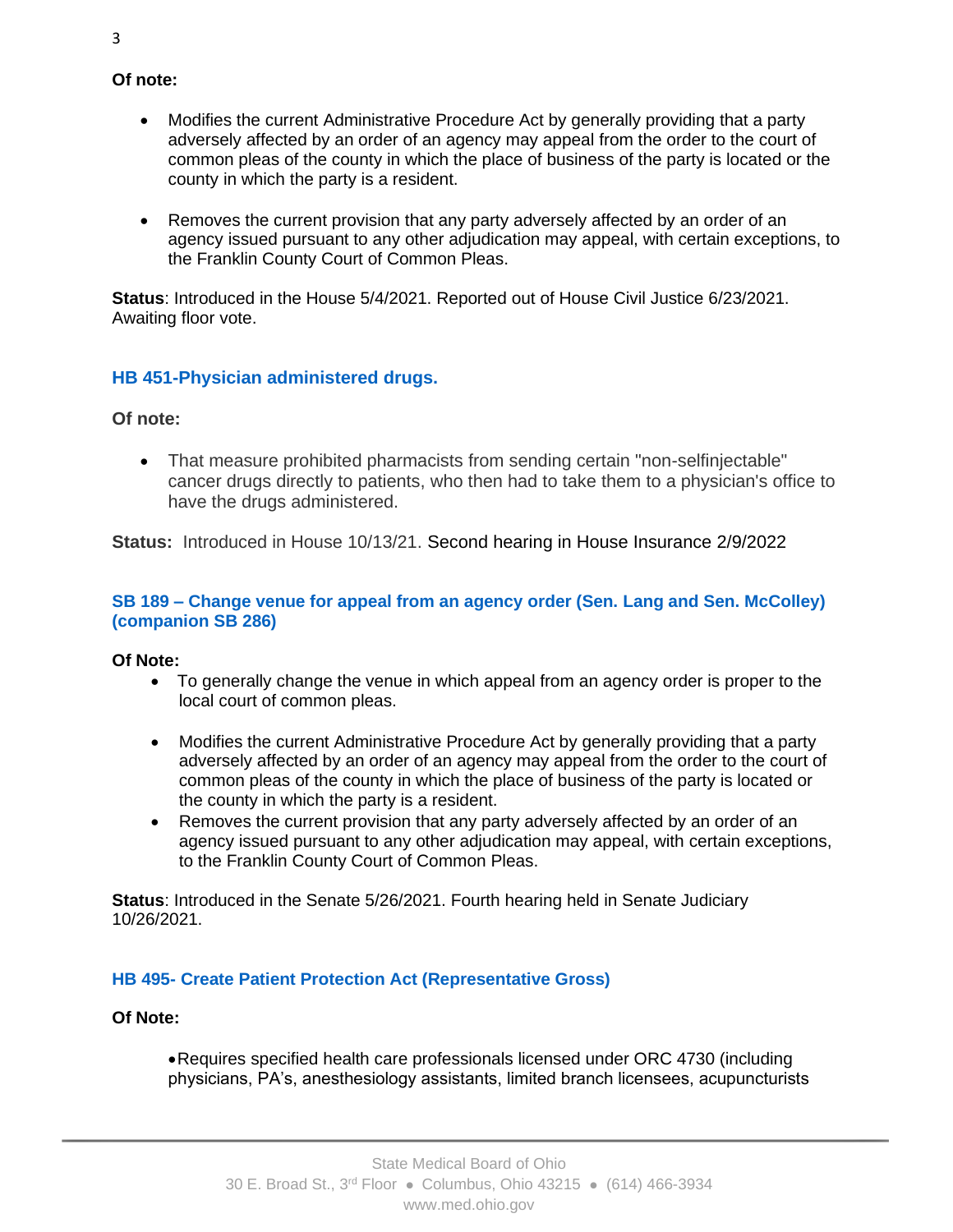and genetic counselors to offer patients medical chaperones and to establish certain mandatory reporting requirements for health care professionals.

**Status:** Introduced in the House 11/23/2021. Referred to the House Families Aging and Human Services 12/7/2021

# **SB 131 – Occupational Licensing (Reciprocity) (Sen. Roegner and Sen. McColley) (companion HB 203)**

To require an occupational licensing authority to issue a license or government certification to an applicant who holds a license, government certification, or private certification or has satisfactory work experience in another state under certain circumstances.

#### **Of note:**

• Requires automatic licensure of out of state applicants that meet certain criteria.

**Status**: Introduced in the Senate 3/16/2021. Two hearings held in Senate Workforce and Higher Education committee hearing in 2021.

# **HB 203 – Occupational Licenses (Rep. Powell) (companion SB 131)**

To require an occupational licensing authority to issue a license or government certification to an applicant who holds a license, government certification, or private certification or has satisfactory work experience in another state under certain circumstances.

### **Of Note:**

• Requires automatic licensure of out of state applicants that meet certain criteria.

**Status**: Introduced in the House 3/10/2021. Fourth House State and Local Government hearing 10/27/2021. Amended 6/21 to remove fantasy contest operatory license. 1/26/22, 5<sup>th</sup> hearing House State and Local Government all testimony.

# **HB 356 – Drugs (Rep. Loychik and Rep. Bird)**

Regarding drug offenses and treatment.

#### **Of Note:**

- Proposes to reduce the abuse of prescription opioids, establish addiction treatment facilities, increase penalties for drug trafficking violations, modify penalties for drug possession, require an offender convicted of a drug possession or drug trafficking offense involving certain drugs to be subject to ten years of post-release control, allow a criminal defendant who has a severe substance use disorder involving certain drugs to be confined by a state detoxification provider while awaiting trial, create restitution work programs, and make an appropriation.
- Limits opioid prescriptions for acute pain to three days. Then, re-examination of the patient is required, and the prescriber may issue a new prescription for more than 3 days.
- Allows health related licensing board to adopt rules specifying circumstances under which a prescriber may issue an initial prescription for an opioid to treat acute pain in an amount that exceeds three days.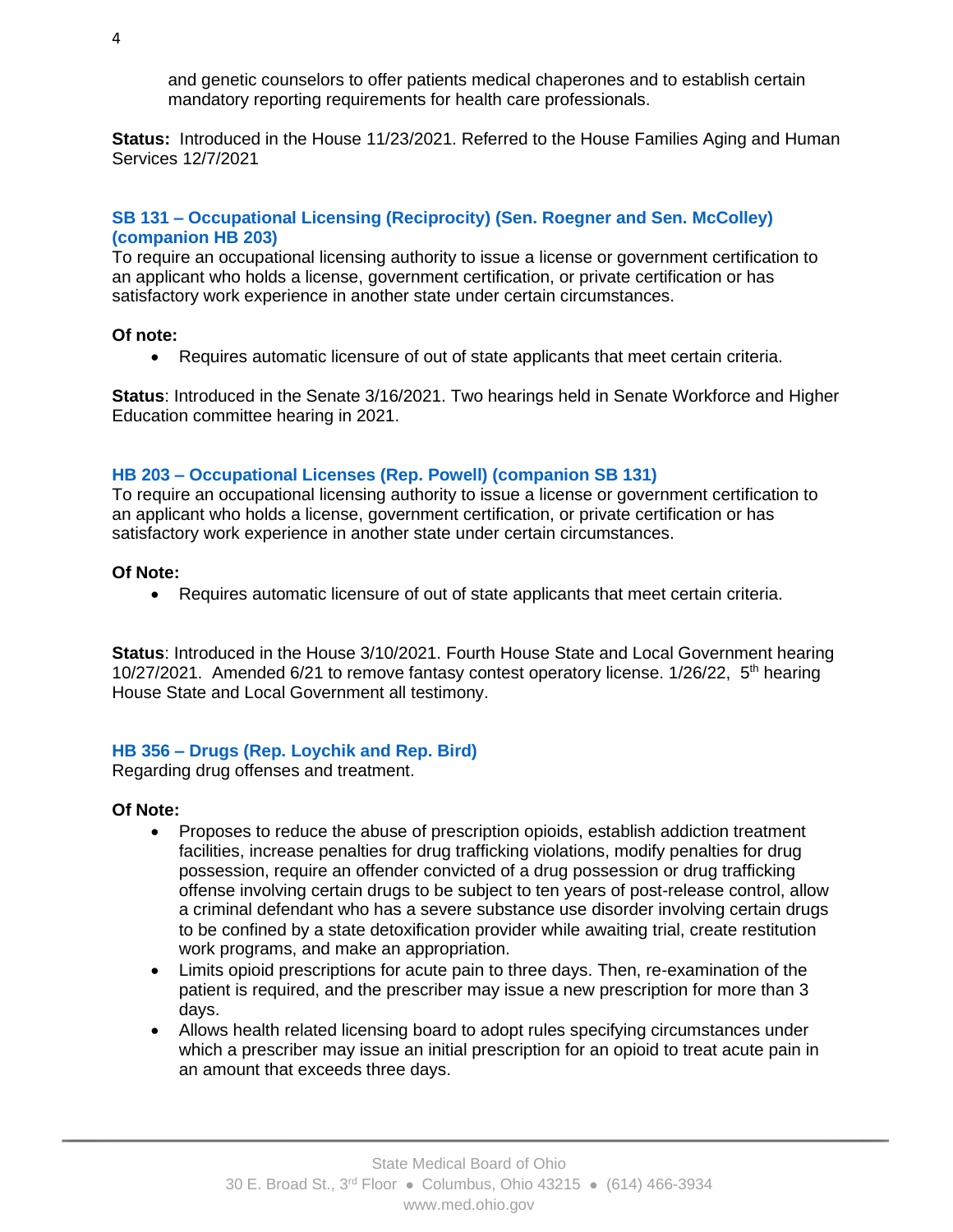• In addition to the three-day limit, allows health related licensing board to adopt rules otherwise limiting the amount of an opioid that may be prescribed in a single prescription.

**Status**: Introduced in the House 6/21/2021. First hearing in House Criminal Justice 11/10/2021.

# **HB 451- Physician administered drugs (Rep Gayle Manning, Rep Scott Oelslager)**

# **Of Note:**

•Legislation prohibits a health benefit plan from requiring that physician-administered drugs be dispensed by a pharmacy or affiliated pharmacy.

**Status:** First hearing with sponsor testimony in House Insurance Committee- 1/26/22. Second hearing in House Insurance Committee 2/9/2022.

# **SB 296 – Narcotics (Sen. Manning and Sen. S. Huffman)**

Regards access to naloxone and certain narcotics testing products

# **Of Note:**

• Allows physician, physician assistant, or advanced practice registered nurse to issue a prescription for naloxone without examining the individual first

**Status:** Introduced in the Senate 2/15/2022. Referred to Senate Health 2/16/2022

# **HB 138 – Emergency Medical Services (Rep. Baldridge)**

Regarding the scope of emergency medical services provided by emergency medical service personnel.

# **Of Note:**

- Eliminates the enumeration of specific services that may be provided by emergency medical services (EMS) personnel.
- Requires the State Board of Emergency Medical, Fire, and Transportation Services to establish the scope of practice for EMS personnel through rulemaking.
- Permits EMS personnel to comply with a do-not-resuscitate order issued by a physician assistant or advanced practice registered nurse.
- Requires the medical director or cooperating physician advisory board of each EMS organization to establish protocols for EMS personnel to follow when providing services at all times.

**Status**: Passed out of the House 6/16/2021. Second Senate Health hearing held 10/20/2021. Fourth Senate Health hearing held and voted out of Senate Health Committee to rules committee to await Senate floor assignment 3/2/2022

# **HB 193 – Electronic Prescriptions (Rep. Cutrona and Rep. Pavliga)**

Regarding electronic prescriptions and schedule II-controlled substances.

# **Of Note:**

• Requires that all schedule II drugs be prescribed electronically.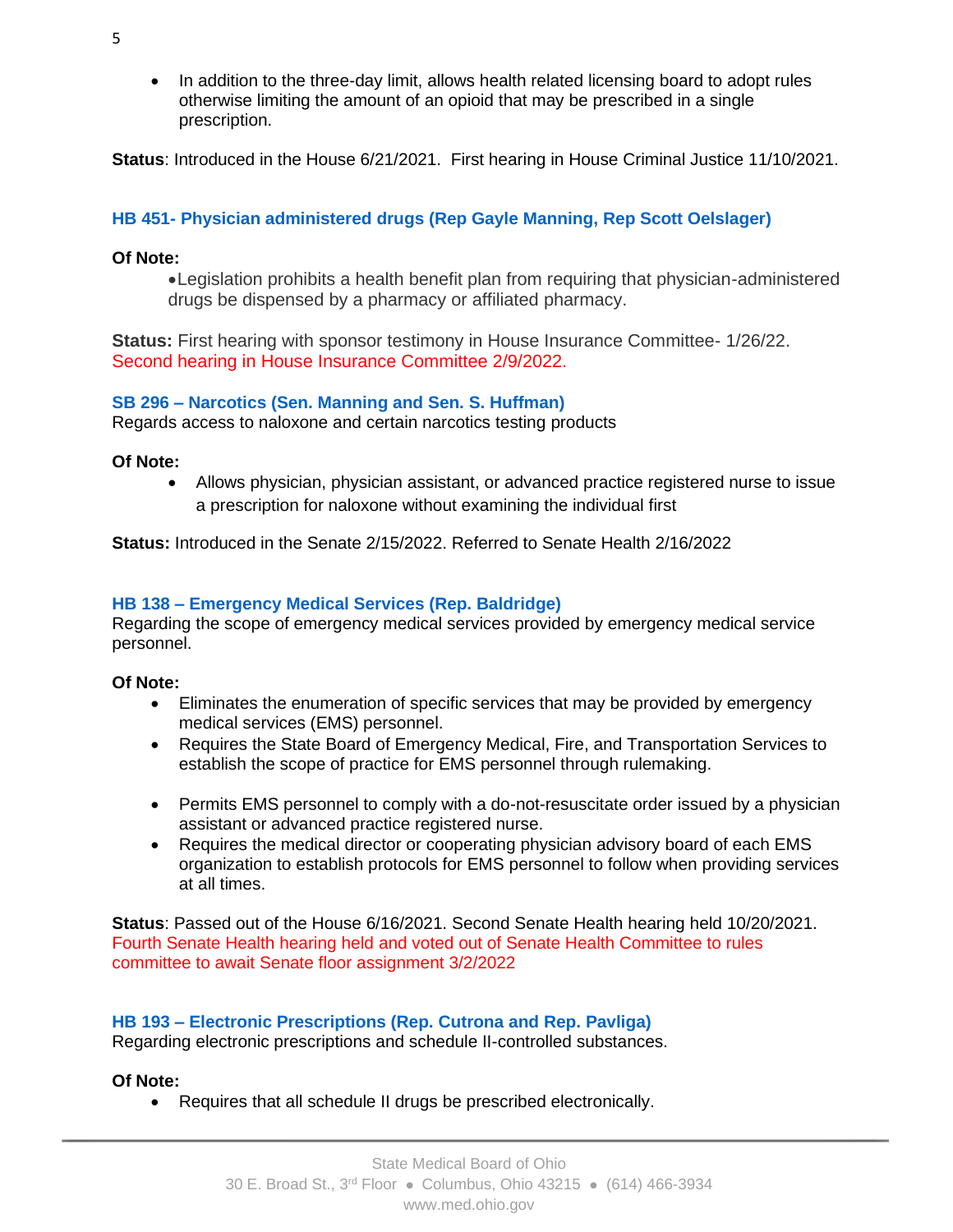**Status**: Passed out of the House 6/23/2021. Second Senate Health hearing 11/17/2021. Third Senate Health hearing 1/26/2022

# **HB 64 – Regards fraudulent assisted reproduction (Rep. Powell)**

To create the crime of fraudulent assisted reproduction and civil actions for an assisted reproduction procedure without consent.

### **Of Note:**

- Prohibits a health care professional from purposely or knowingly using human reproductive material from a donor while performing an assisted reproduction procedure if the person receiving the procedure has not expressly consented to the use of that donor's material.
- Creates the crime of fraudulent assisted reproduction, making it a third-degree felony and allows for civil action against a fertility doctor within ten years of the offense.

**Status**: Introduced in the House 2/4/2021. Second House Criminal Justice hearing 3/17/2021. Third House Criminal Justice hearing 3/3/2022

### **HB 50 – Medical Devices (Rep. Miranda)**

Enact Paige's Law re: medical identifying devices

### **Of Note:**

• Modifies the law governing the use of medical identifying devices, including by recognizing devices containing bar or quick response codes that may be scanned to obtain medical information in an emergency

**Status**: Introduced in the House 2/4/2021. Referred to House Health 2/4/2021. First Hearing House Health 1/25/2022. Second Hearing House Health 2/15/2022

# **Closely monitoring**

# **HB 41– Exempt mental health care providers' info from Public Records Law (Rep. Lanese and Rep. Liston)**

To exempt certain mental health care providers' residential and familial information from disclosure under the Public Records Law.

#### **Of Note:**

• Adds forensic mental health providers, mental health evaluation providers, and regional psychiatric hospital employees to the list of professions, consolidated in continuing law into the term "designated public service worker," whose residential and familial information is exempted from disclosure under the Public Records Law.

**Status**: Passed out the House 2/4/2021. Second Senate Health hearing 10/6/2021.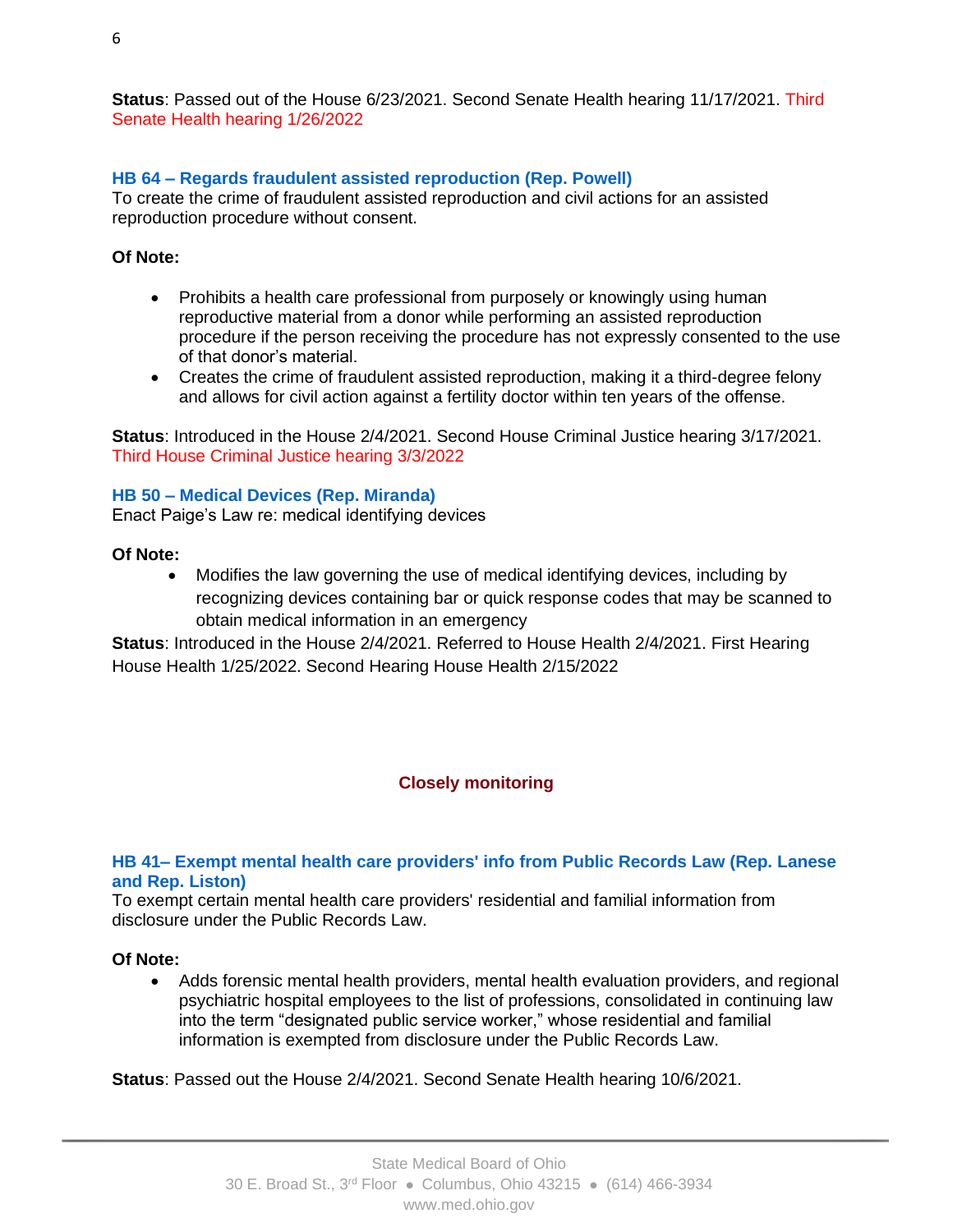### **HB 435 – Vaccinations (Rep. Carfagna and Rep. Seitz)**

To extend certain timelines for qualified civil immunity and expand immunity to include hearing aid dealers and hearing aid fitters; to authorize emergency medical technicians to administer COVID-19 tests; to expressly cover COVID-19 vaccine injuries under the workers' compensation system.

#### **Of Note:**

- Sunsets June 30, 2023
- Provides vaccine mandate exemption for vaccines that have not received an FDA biologics license.
- Most public and private sector would be able to receive exemptions:
	- a) Medical contraindications; shall provide a written statement from primary care provider
	- b) Natural immunity: responsible for any costs or fees associated with demonstrating natural immunity to the employer.
	- c) Reasons of conscience, including religious convictions. -shall provide a written statement

**Status:** Introduced in the House 9/28/2021. Reported 9/29/2021. Re-referred to House Rules and Reference 9/29/2021.

#### **SB 55 – Massage Therapy (Sen. Brenner) (companion bill HB 81)**

To make changes to the laws governing massage establishments and massage therapy.

#### **Of Note:**

• Requires any individual practicing massage within the state to obtain the current massage therapy license issued by the State Medical Board.

**Status**: Passed out of Senate Health Committee 5/19/2021 to Senate Rules Committee.

#### **SB 150 – Physician Contracts (Sen. Johnson and Sen. Williams)**

To prohibit the use of noncompete provisions in physician employment contracts.

#### **Of Note:**

• Would prohibit the use of noncompete provisions in physician employment contracts.

**Status**: Introduced in the Senate 3/31/2021. Third Senate Small Business and Economic Opportunity committee hearing 10/27/2021.

#### **SB 151 – Infant Medical Treatment (Sen. Johnson)**

To establish standards for the medical treatment of certain infants and to name the act Emery and Elliot's Law.

#### **Of Note:**

• Outlines medical treatment for mothers and infants in emergency situations or infants with a disability.

**Status**: Introduced in the Senate 3/31/2021. Second Senate Health hearing 9/15/2021.

#### **SB 48 – Cultural Competency (Sen. Maharath and Sen. Antonio)**

To require certain health care professionals to complete instruction in cultural competency.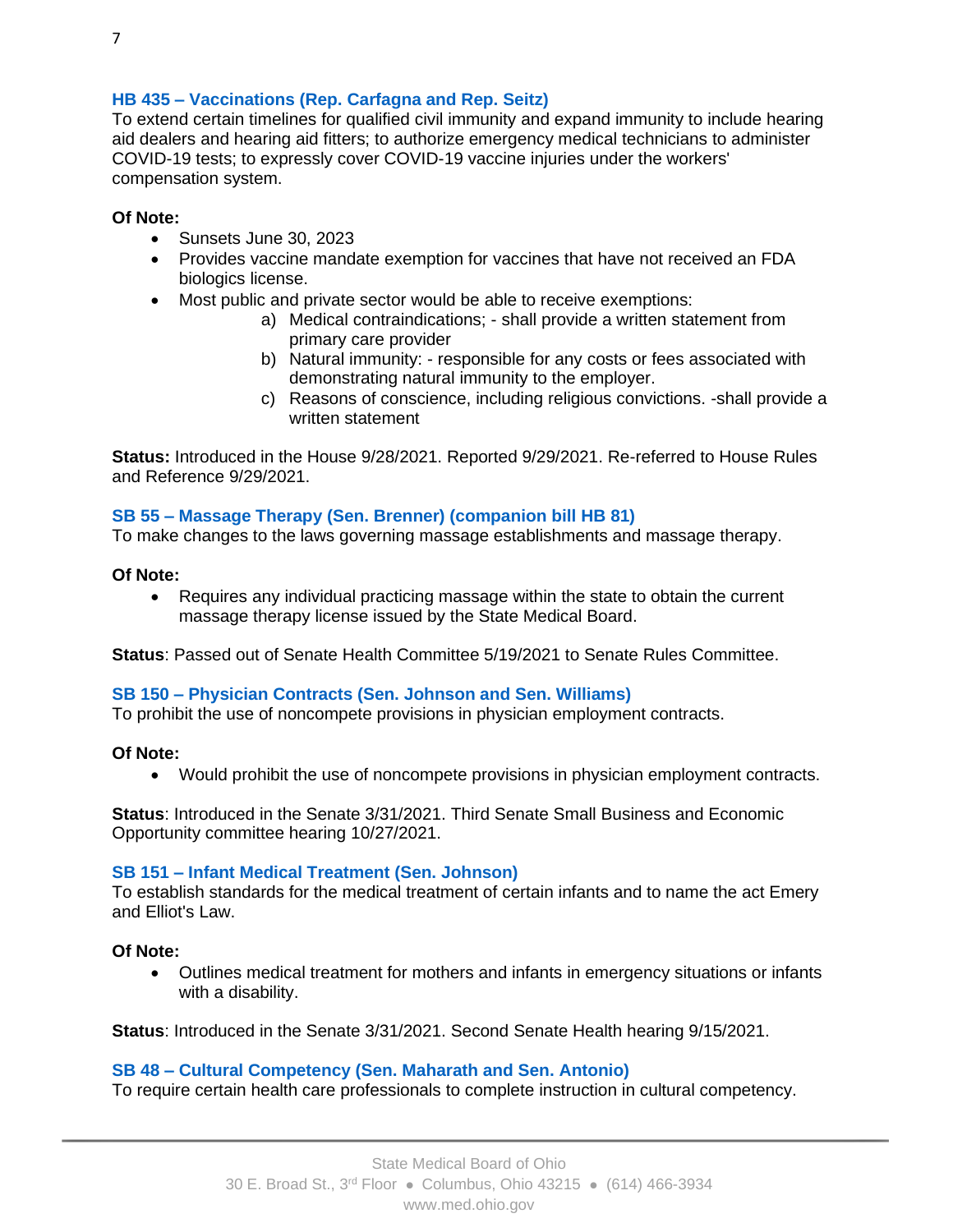### **Of Note:**

- Requires certain health care professionals to complete instruction in cultural competency and provide proof of completion at initial application for licensure and at renewal.
- Includes: dentists, nurses, pharmacists, physicians, psychologists, and social workers.

**Status**: Introduced in the Senate 2/3/2021. First Senate Health hearing 6/16/2021.

### **HB 160 – Health Estimates (Health care price transparency) (Rep. Holmes)**

Regarding the provision of health care cost estimates.

### **Of Note:**

• Authorizes the relevant regulatory boards to impose administrative remedies on a health plan issuer or health care provider who fails to comply with the bill's health care price transparency provisions.

**Status**: Introduced in the House 2/18/2021. First House Insurance Hearing 3/10/2021.

### **HB 43– Authorize public bodies to meet via video- and teleconference (Rep. Sobecki and Rep. Hoops)**

To authorize public bodies to meet via teleconference and video conference.

#### **Of Note:**

- Allows public bodies to meet and hold hearings via teleconference or video conference.
- Requires public bodies to provide the public with access to meetings and hearings commensurate with the method in which the meeting is being conducted.

**Status**: First House Government Oversight hearing 2/11/2021.

# **SB 123 – Abortion (Sen. Roegner and Sen. O'Brien)**

To enact the Human Life Protection Act to prohibit abortions based upon a condition precedent.

# **Of Note:**

- Prohibits, as the crime of criminal abortion, a person from purposely causing or inducing an abortion by using a drug or substance or an instrument or other means.
- Provides that criminal abortion is a felony of the fourth degree.
- Provides an affirmative defense to a criminal abortion charge if the physician performed or induced the abortion, or attempted to do so, under the determination that it was necessary to prevent the woman's death or a serious risk of the substantial and irreversible impairment of a major bodily function.
- Requires the State Medical Board to revoke a physician's license to practice if the physician is guilty of abortion manslaughter, criminal abortion, or promoting abortion.

**Status**: Introduced in the Senate 3/9/2021. Second Senate Health Hearing 10/27/2021.

# **SB 161 – Surgical Smoke (Sen. Brenner)**

Regards surgical smoke.

#### **Of Note:**

• Requires that not later than one year after the effective date of enactment, each ambulatory surgical facility shall adopt and implement a policy designed to prevent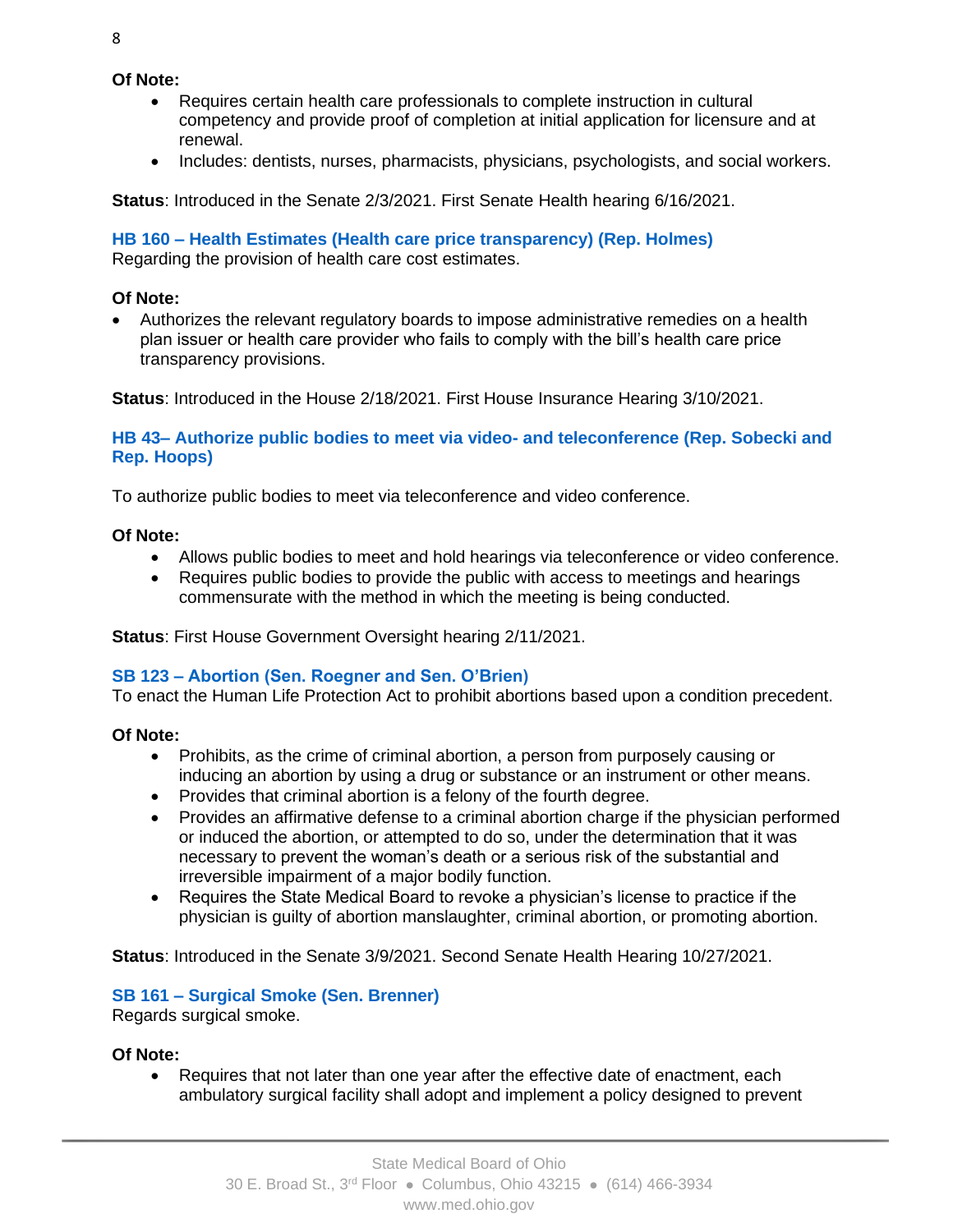human exposure to surgical smoke during any planned surgical procedure that is likely to generate surgical smoke.

The policy shall include the use of a surgical smoke evacuation system.

**Status**: Introduced in the Senate 4/15/2021. Second Senate Health hearing 11/10/2021.

**SB 206 – Art & Music Therapists (Sen. Yuko and Sen. Brenner) (companion HB 359)** To license and regulate art therapists and music therapists.

# **Of Note:**

• Creates a new license type for music therapists to be regulated under the Medical Board

**Status**: Introduced in the Senate 7/1/2021. Assigned to Senate Health 9/8/2021.

# **HB 221 – Advanced Practice Registered Nurses (Rep. Brinkman and Rep. Gross)**

To modify the laws governing the practice of advanced practice registered nurses and to designate these provisions as the Better Access, Better Care Act.

# **Of Note:**

- Would allow an APRN who has completed 2,000 clinical practice hours under a standard care arrangement the option to practice without a collaboration agreement.
- Allows an APRN who has not completed the required hours to enter into a standard care arrangement with an APRN who has completed 2,000 clinical practice hours.

**Status**: Introduced in the House 3/17/2021. Referred to House Health 3/23/2021.

# **HB 355 – Pregnancy (Rep. Boggs and Rep. Hicks-Hudson)**

To authorize a pregnant minor to consent to receive health care to maintain or improve her life or the life of the unborn child she is carrying.

# **Of Note:**

- Allows a pregnant minor to consent to receive health care, such as prenatal health care, health care during delivery, post-delivery health care, and family planning services, to maintain or improve her life or the life of the unborn child she is carrying.
- States that the bill does not remove or limit any person's responsibility under Ohio law to report child abuse or neglect.

**Status**: Introduced in the House 5/19/2021. Referred to House Families, Aging and Human Services 6/24/2021.

**HB 359 – Art & Music Therapists (Rep. Russo and Rep. Callender) (companion SB 206)** To license and regulate art therapists and music therapists.

# **Of Note:**

• Creates a new license type for music therapists to be regulated under the Medical Board

**Status**: Introduced in the House 6/24/2021. Referred to House State and Local Government 9/21/2021. Referred to House Primary & Secondary Education 6/25/2021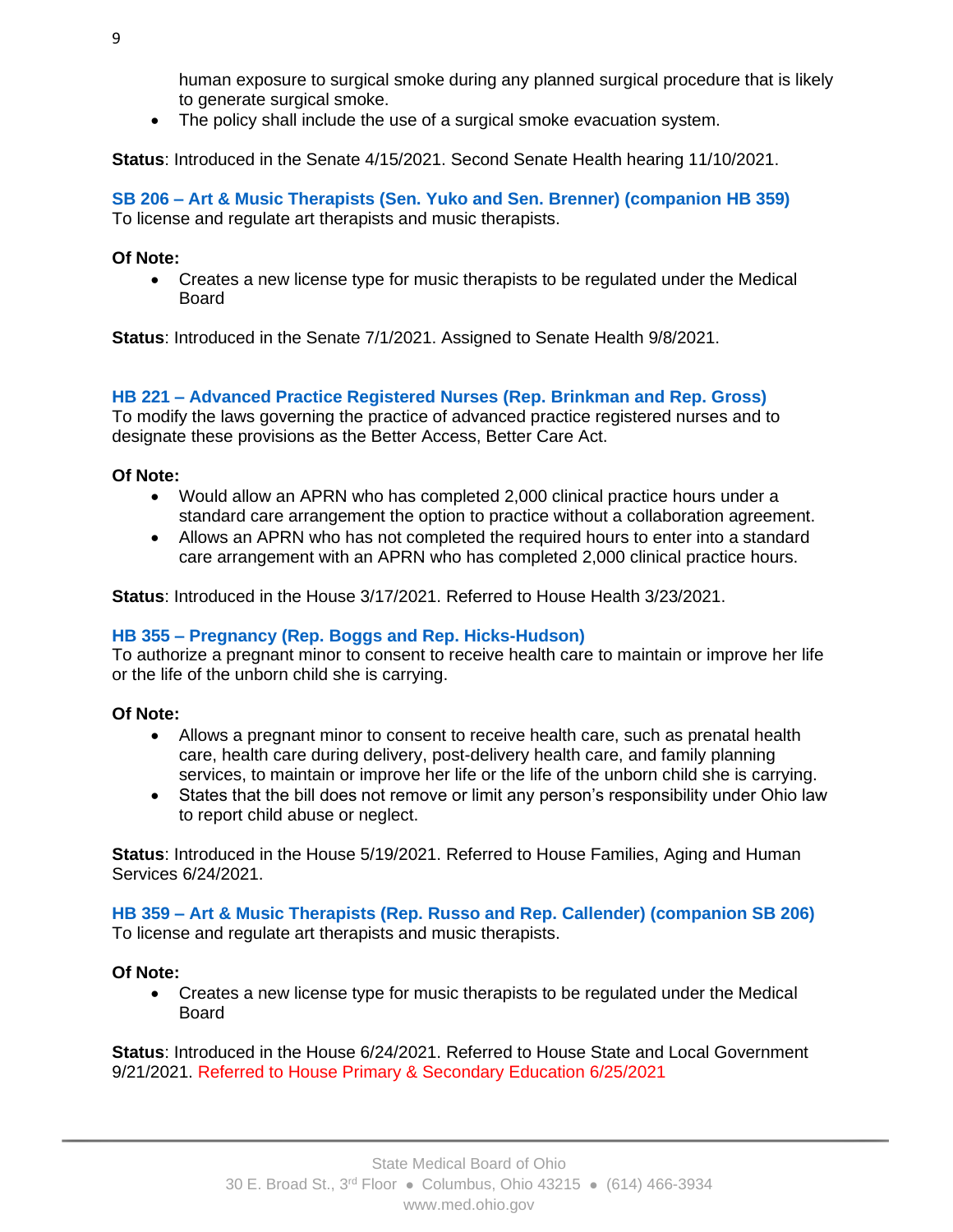# **HB 378 – Abortion Reversal (Rep. Koehler and Rep. Fowler Arthur)**

Regarding pretreatment notice about the possibility of reversing a mifepristone abortion.

### **Of Note:**

- Prohibits a physician from performing a mifepristone abortion without both informing the patient of the possibility to reverse the mifepristone abortion if she changes her mind and providing information from the Department of Health website on assistance with reversing the effects of the of the mifepristone abortion
- Criminalizes violations of the previous requirements as a misdemeanor of the first degree.
- Allows a patient who a mifepristone abortion is performed on to file a wrongful death suit against an individual who fails to inform the patient of the possibility of reversal.

**Status**: Introduced in the House 7/15/2021. Referred to House Health 9/16/2021. First Hearing House Health 2/15/2022

# **HB 388 – Vaccine Refusal (Rep. Jordan)**

To prohibit taking certain actions against an individual because the individual refuses to be vaccinated against a disease.

#### **Of Note:**

• Prohibits certain discriminatory actions against unvaccinated people

**Status**: Introduced in the House 8/12/2021.

# **HB 402 – Ohio Midwife Practice Act (Rep. Boyd and Rep. Hicks-Hudson)**

To regulate the practice of certified professional midwives and to name this act the Ohio Midwife Practice Act.

**Of Note:**

• Regulates the practice of certified professional midwives

**Status**: Introduced in the House 8/12/2021. Referred to House Families, Aging and Human Services 9/21/2021.

#### **HB 496 – Regulate the Practice of Certified Midwives (Rep. Koehler)**

To regulate the practice of certified nurse-midwives, certified midwives, and certified professional midwives

#### **Of Note:**

• Regulates the practice of certified professional midwives

**Status**: Introduced in the House 11/29/2021. Referred to House Families Aging and Human Services 12/7/21. First Hearing House Families Aging and Human Services 2/17/2022

# **HB 454 – Sex Alteration (Rep. Glick and Rep. Grendell)** Enact the Save Adolescents from Experimentation (SAFE) Act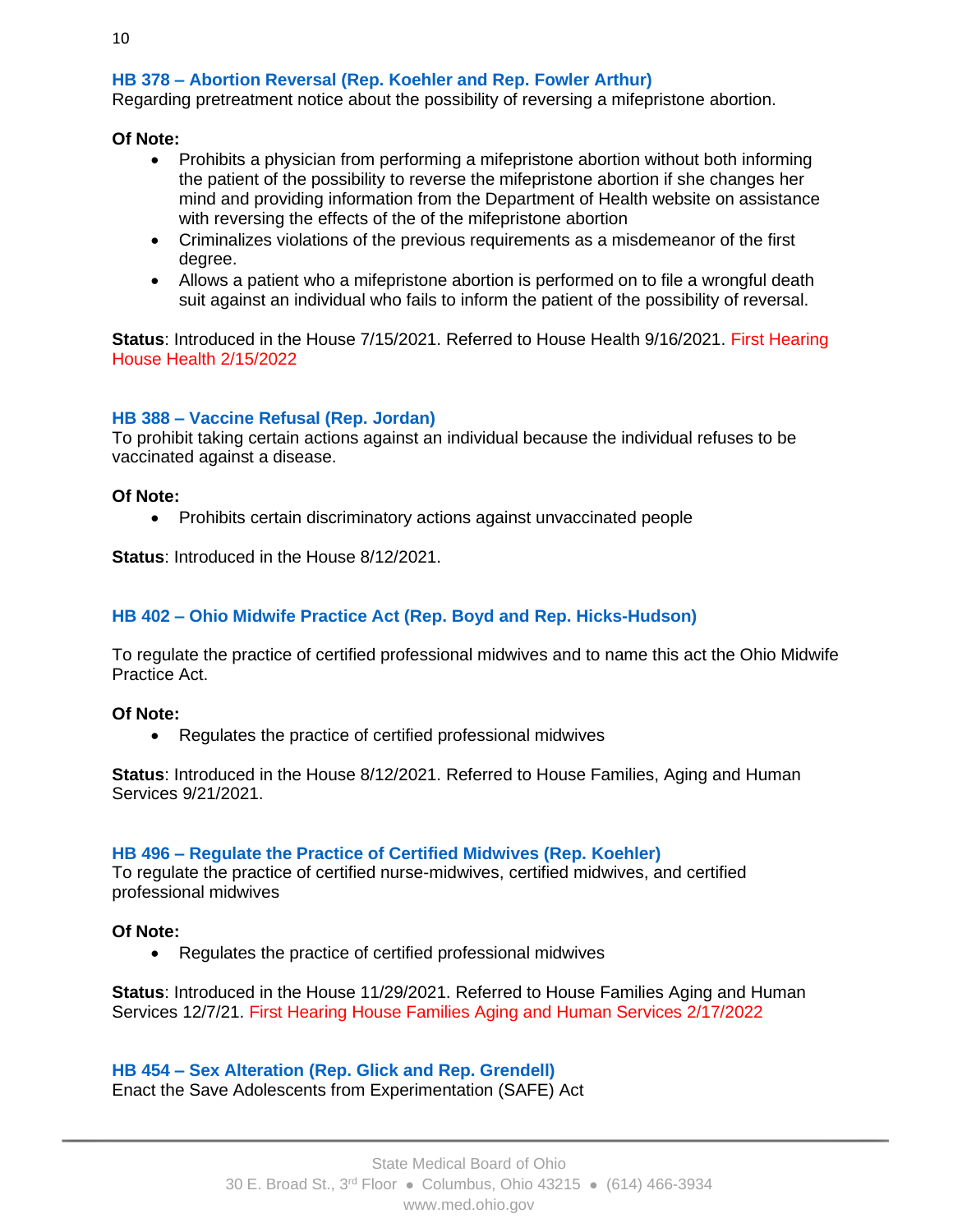- Bans physicians, mental health providers, or other medical health care professionals from preforming gender transition procedures or referring to a medical health care professional for gender transition procedures if the individual is under 18 years old
- Any violation will be considered unprofessional conduct and subject to disciplinary action from the licensing body

**Status:** Introduced in the House 10/19/2021. Referred to House Families, Aging and Human Services 10/26/2021. First House Families, Aging and Human Services hearing 2/17/2022

# **Operationalizing**

**SB 6 – Join Interstate Medical Licensure Compact (Sen. Roegner and Sen. Steve Huffman)**

# **Of Note:**

• Actively working through implementation

**Status**: Passed out of the legislature 6/24/2021. Signed by Governor DeWine 7/1/2021. Required to be operational by 9/28/2022.

# **HB 110 – State Operating Budget (Rep. Oelslager)**

Creates appropriations for FY 2022-2023.

# **Of Note:**

• The Medical Board budget request was granted in the first version of the bill and remained in the final version.

**Status**: Passed out of the legislature 6/28/2021. Signed by Governor DeWine 6/30/2021. Provisions with appropriations are effective 6/30/2021. All other provisions are effective 9/30/2021.

# **Sub HB 51- Valuation determinations for property damage from natural events with language to reauthorize remote hearing authority for Ohio public entities. Contains emergency clause.**

**Of Note:**

● Public bodies could choose to meet remotely through June 30 under legislation passed<br>Thy the Senate on Wednesday with an emergency clause. House concurred in Senate by the Senate on Wednesday with an emergency clause. House concurred in Senate Amendments 2/9/2022. Signed by Governor DeWine (2/17/2022). Effective date 2/17/2022